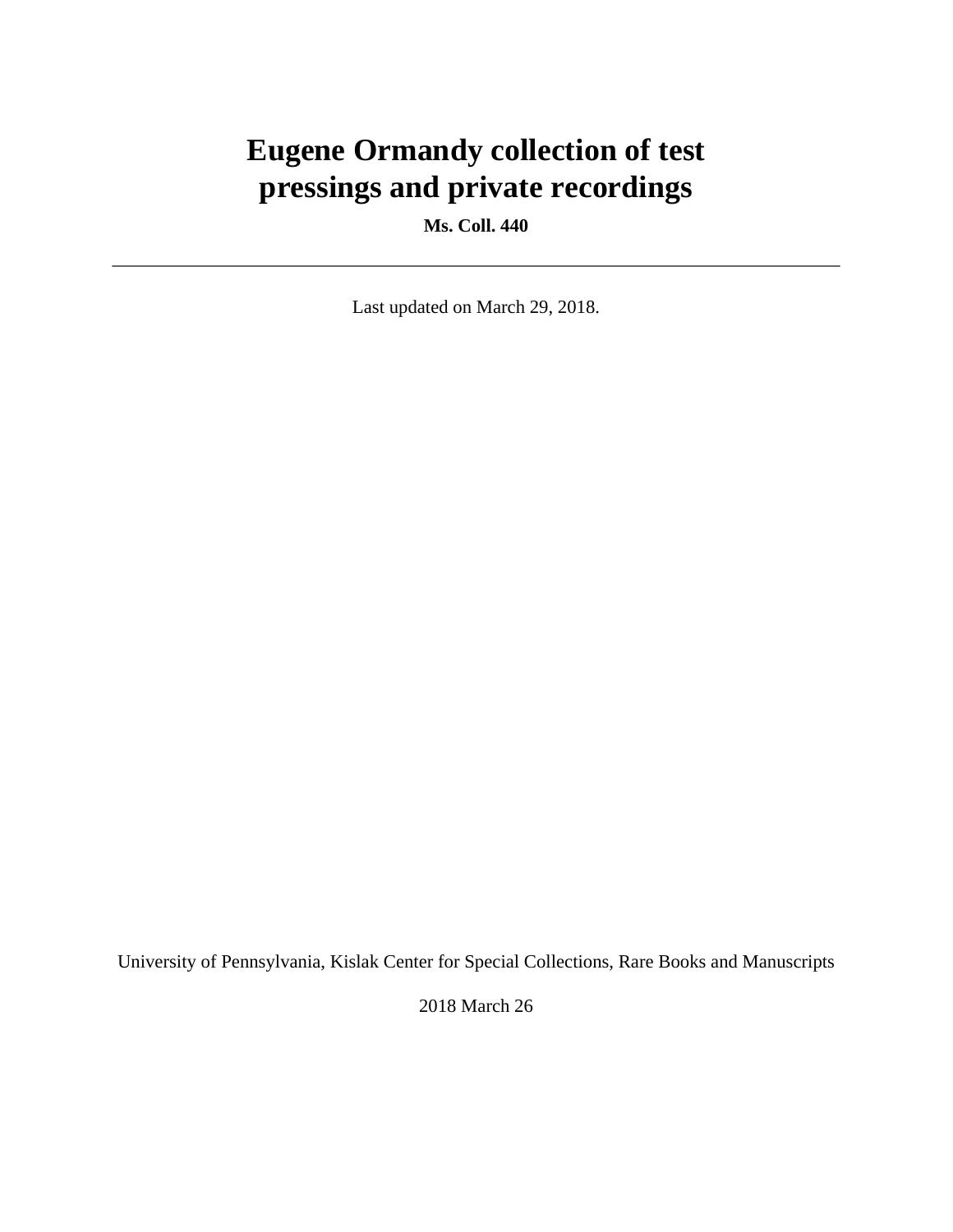## **Table of Contents**

 $\overline{\phantom{a}}$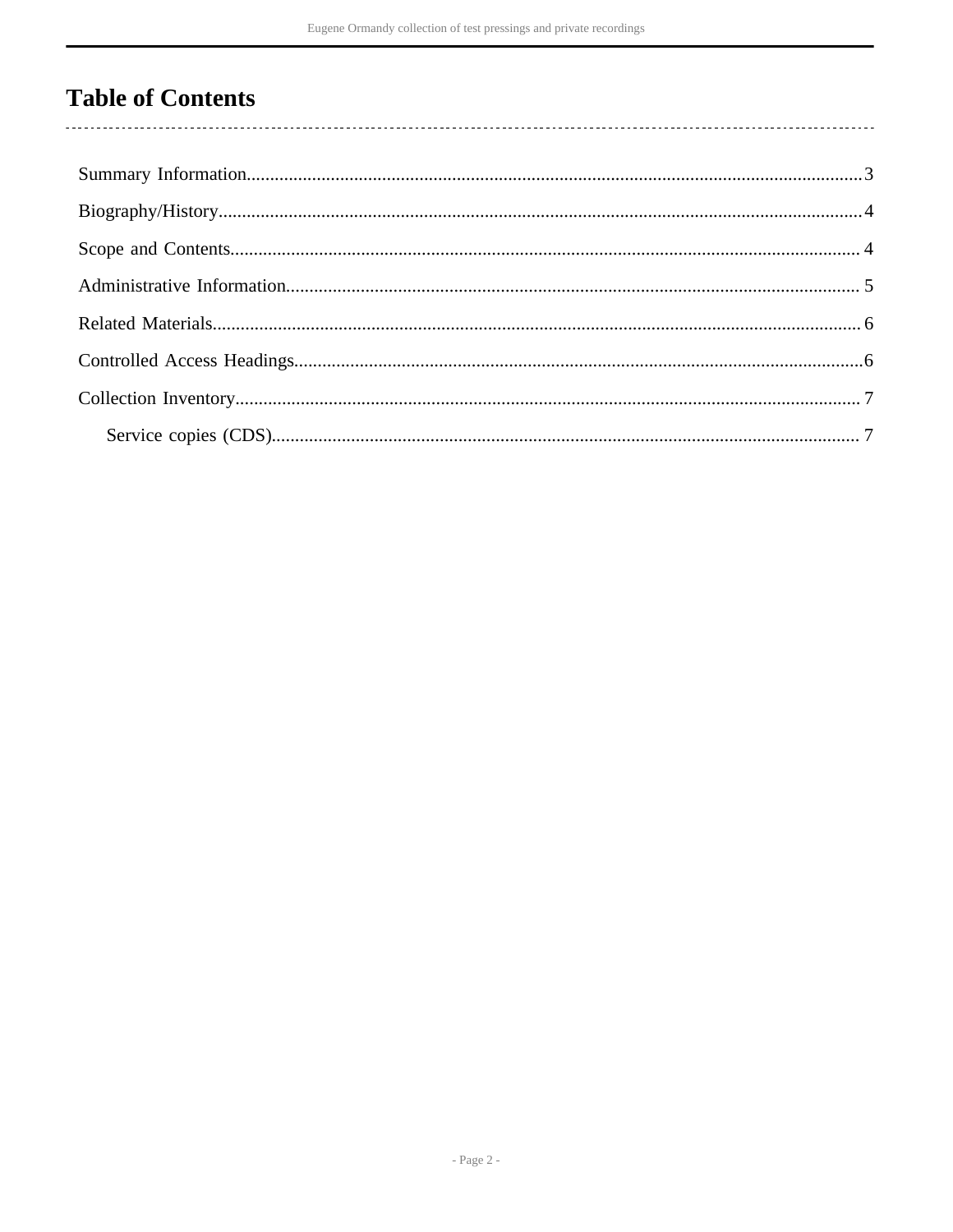### <span id="page-2-0"></span>**Summary Information**

| <b>Repository</b>  | University of Pennsylvania: Kislak Center for Special Collections, Rare<br><b>Books and Manuscripts</b>                                                                                                                                                                                                                                                                                                                                                                                |
|--------------------|----------------------------------------------------------------------------------------------------------------------------------------------------------------------------------------------------------------------------------------------------------------------------------------------------------------------------------------------------------------------------------------------------------------------------------------------------------------------------------------|
| <b>Creator</b>     | Ormandy, Eugene, 1899-1985                                                                                                                                                                                                                                                                                                                                                                                                                                                             |
| <b>Title</b>       | Eugene Ormandy collection of test pressings and private recordings                                                                                                                                                                                                                                                                                                                                                                                                                     |
| <b>Call number</b> | Ms. Coll. 440                                                                                                                                                                                                                                                                                                                                                                                                                                                                          |
| <b>Date</b>        | 1930-1983, undated                                                                                                                                                                                                                                                                                                                                                                                                                                                                     |
| <b>Extent</b>      | 11.8 linear feet (22 boxes (boxes 1-3 available for research use))                                                                                                                                                                                                                                                                                                                                                                                                                     |
| Language           | English                                                                                                                                                                                                                                                                                                                                                                                                                                                                                |
| <b>Abstract</b>    | Eugene Ormandy (1899-1985) was a Hungarian-born violinist and<br>conductor best known for his association with the Philadelphia Orchestra.<br>Ormandy's characteristic conducting style resulted in the "Philadelphia<br>Sound," which he brought around the world through recordings,<br>international tours, and guest conducting engagements. This collection<br>contains test pressings and private recordings, mostly of Eugene Ormandy<br>conducting the Philadelphia Orchestra. |

**Cite as:**

Eugene Ormandy collection of test pressings and private recordings, 1930-1983, undated, Ms. Coll. 440, Kislak Center for Special Collections, Rare Books and Manuscripts, University of Pennsylvania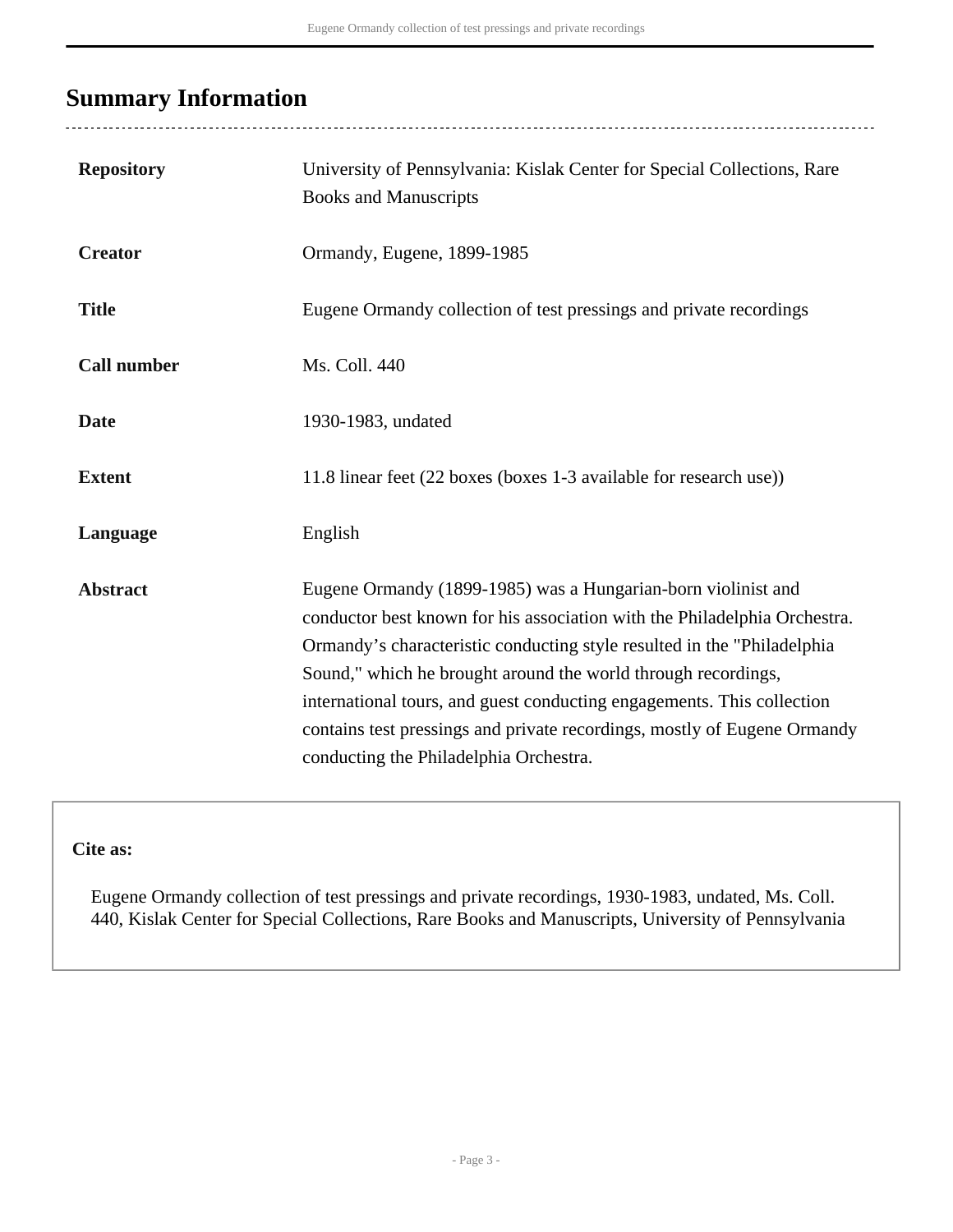### <span id="page-3-0"></span>**Biography/History**

Eugene Ormandy was born on November 8, 1899 in Hungary and died in Philadelphia on March 12, 1985. He became internationally famous for his 44-year role as the conductor of the Philadelphia Orchestra. Under his leadership, the Philadelphia Orchestra received three gold records and won two Grammy Awards. At age five, Ormandy began studying violin at the Royal National Hungarian Academy of Music, giving his first concerts at age seven and graduating with a master's degree at age fourteen. He moved to America in 1921 and became a violinist at the Capitol Theatre in New York City. In 1931, Ormandy served as a substitute conductor for the Philadelphia Orchestra which ultimately led to his first major appointment as a conductor in Minneapolis. In 1936, Ormandy began his work with the Philadelphia Orchestra as associate conductor under Leopold Stokowski. After two years, he became the lead conductor and remained so until his retirement in 1980.

### <span id="page-3-1"></span>**Scope and Contents**

This collection contains test pressings and private recordings, mostly of Eugene Ormandy conducting the Philadelphia Orchestra although many are not labeled. Included are recordings of rehearsals and radio broadcasts. Recording studios include Air-Tone Sound, Magnetic Recorder and Reproducer, Rockhill, Columbia, and RCA Victor.

Service copies with noise reduction (compact discs) of all recordings except Item 33 (a 1944 recording of Sergei Rachmaninoff's *Rapsodie on a theme of Paganini*, piano by William Kapell), were created in 2010 and are available for use by researchers. Intellectually, the service copies are arranged in alphabetical order by composer; but physically, they are arranged by item number.

The contents of this collection are also described in full on Franklin.

The original recordings, restricted from access by the public, consist mostly of 33 1/3 rpm recordings, with some 78 rpm recordings from the 1930s. Original recording are located in boxes 10-22 and item 33 (Rachmanifnoff's *Rapsodie on a theme of Paganini*), which was not duplicated, is located in box 13. At time of creation of service copies, 2 other copies of the recordings were also made: Masters with noise reduction (located in boxes 4-6) and Data flat transfers (located in boxes 6-9). The masters with noise reduction and the data flat transfers are also restricted from access by the public.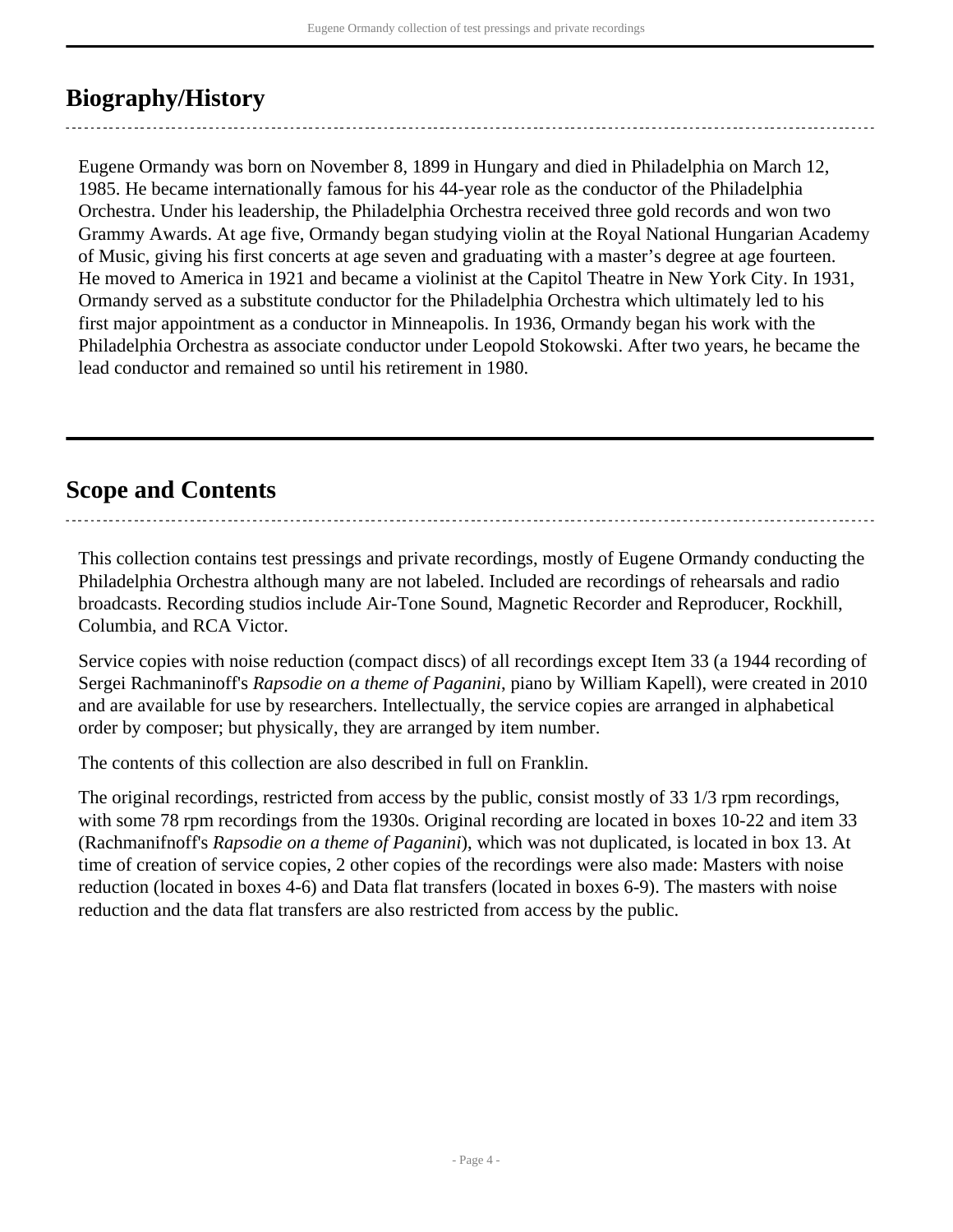### <span id="page-4-0"></span>**Administrative Information**

University of Pennsylvania, Kislak Center for Special Collections, Rare Books and Manuscripts

2018 March 26

#### **Access Restrictions**

The service copies (cds) are available for public use. Noise reduction masters and flat data transfers of the originals were made at the same time as the service copies but are restricted from access, as are the original recordings.

#### **For Kislak Center staff only:**

Noise reduction masters are located in box 4 (items 1-43, except for item 33), box 5 (items 44-83), and box 6 (items 84-122).

Data flat transfers are located in box 6 (items 1-4), box 7 (items 5-51, except for item 33), box 8 (items 52-86), and box 9 (items 86-122).

Original recordings are located in box 10 (items 1-5), box 11 (items 6-9), box 12 (items 10-15), box 13 (items 16-33), box 14 (items 34-44), box 15 (items 45-57), box 16 (items 58-65), box 17 (items 66-69), box 18 (items 70-80), box 19 (items 81-93), box 20 (items 94-101), box 21 (items 102-110), and box 22 (items 111-122).

#### **Use Restrictions**

Copyright restrictions may exist. For most library holdings, the Trustees of the University of Pennsylvania do not hold copyright. It is the responsibility of the requester to seek permission from the holder of the copyright to reproduce material from the Kislak Center for Special Collections, Rare Books and Manuscripts.

#### **Source of Acquisition**

Bequest of Gretel Ormandy.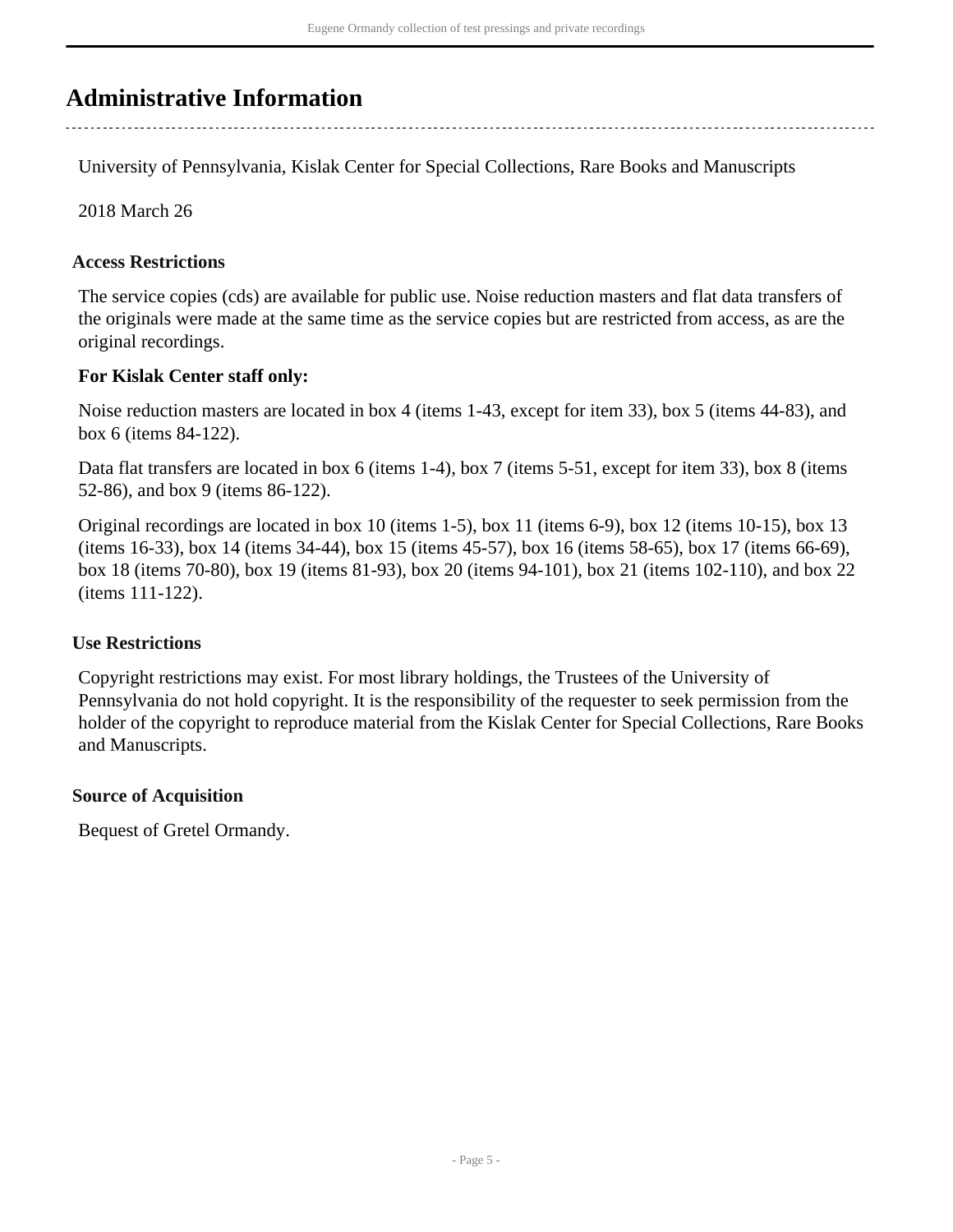### <span id="page-5-0"></span>**Related Materials**

#### **Related Archival Materials note**

At the Kislak Center for Special Collections, Rare Books, and Manuscripts at the University of Pennsylvania:

Eugene Ormandy oral history collection, 1969-1977 (bulk: 1990-1990), Ms. Coll. 59

Eugene Ormandy papers, 1921-1991, Ms. Coll. 91

Eugene Ormandy photographs, 1880-1992, Ms. Coll. 330

Eugene Ormandy family home movies, 1932-1947, Ms. Coll. 1051

Dr. Irvin Stein collection of Eugene Ormandy material, 1953-1990, Ms. Coll. 1249

### <span id="page-5-1"></span>**Controlled Access Headings**

#### **Corporate Name(s)**

• Philadelphia Orchestra.

#### **Form/Genre(s)**

• Sound recordings

#### **Subject(s)**

- Conductors (Music)
- **Music**
- Symphony orchestras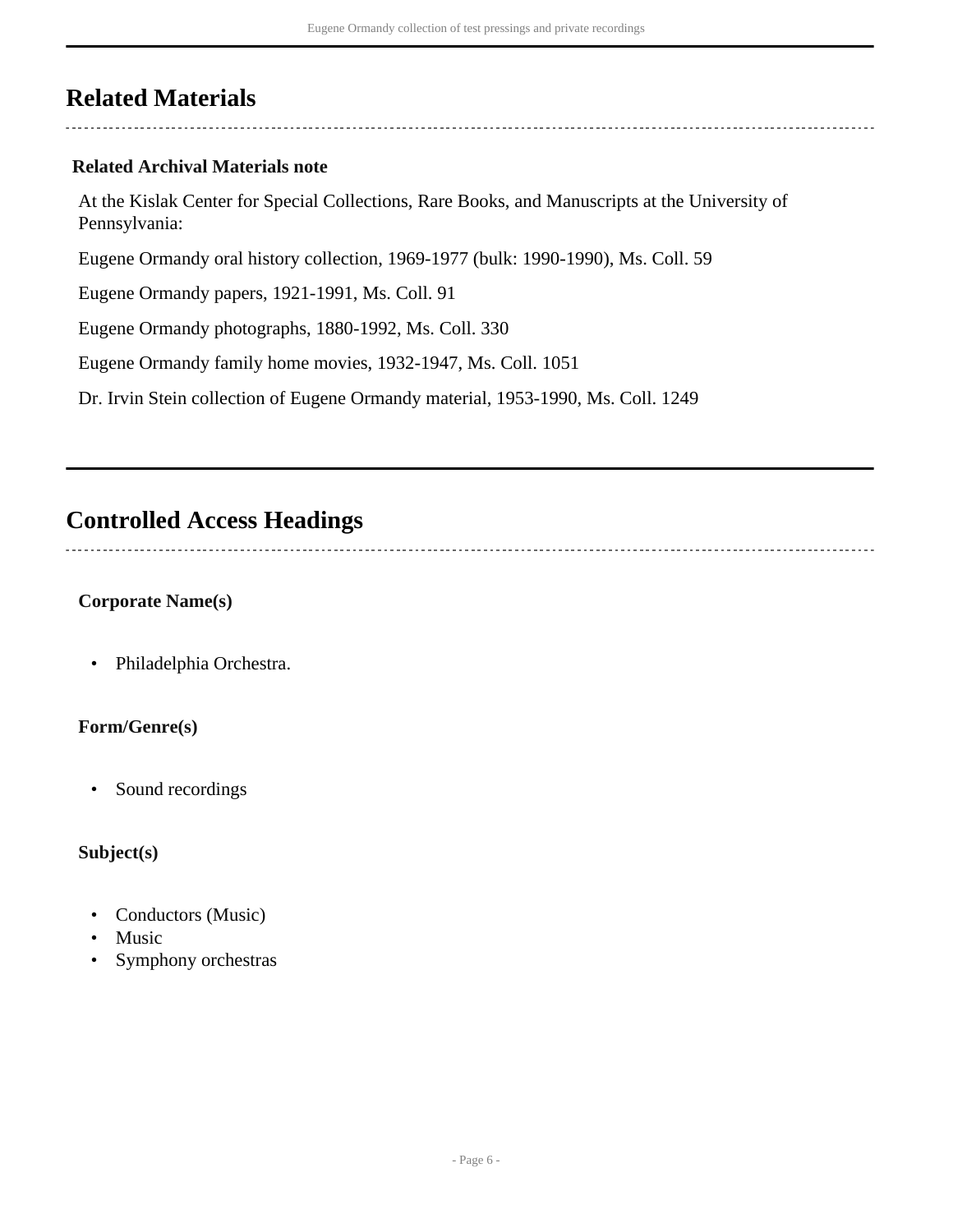# <span id="page-6-0"></span>**Collection Inventory**

#### <span id="page-6-1"></span>**Service copies (CDS).**

|                                                                                                                                                                                                                                                                                                                                                                                | <b>Box</b>     | Item |
|--------------------------------------------------------------------------------------------------------------------------------------------------------------------------------------------------------------------------------------------------------------------------------------------------------------------------------------------------------------------------------|----------------|------|
| Antheil, George, Fifth symphony Los Angeles, California : Electro-Vox,<br>Philadelphia Orchestra, Eugene Ormandy, conductor, undated.                                                                                                                                                                                                                                          | $\overline{2}$ | 70   |
| Bach, Johann Sebastian, Brandenburg [concerto], second and third<br>movements [Camden, N.J.]: RCA Victor, New York Post Symphony,<br>Eugene Ormandy, conductor, 1930.                                                                                                                                                                                                          | $\mathbf{1}$   | 5    |
| Bach, Johann Sebastian, Concerto for two violins [New York, N.Y.],<br>soloists: Hillsberg-Madison; Philadelphia Orchestra, Eugene Ormandy,<br>conductor (Second work: Joseph Haydn, Symphony No. 97 in C major,<br>NBC Symphony Orchestra, George Szell conductor, 1941 February 28.                                                                                           | $\mathbf{1}$   | 19   |
| Bach, Johann Sebastian, Concerto in D minor for three pianos and orchestra<br>[New York, N.Y.], last minute is missing, Jeanne Behrend, Hilde Somer,<br>Henry Harris, pianos; Philadelphia Orchestra, Eugene Ormandy, conductor)<br>(Second work: Ballade by Debussy-Szendrei; Radio City Music Hall<br>Orchestra; Erno Rapeé, conductor), 1941 December 19, 1941 December 28. | $\mathbf{1}$   | 28   |
| Bach, Johann Sebastian, Prelude and fug[u]e in F minor Camden, N.J. :<br>RCA Victor, orchestrated by Lucien Cailliet, Philadelphia Orchestra,<br>Eugene Ormandy, conductor, 1940.                                                                                                                                                                                              | $\mathbf{1}$   | 8    |
| Bach, Johann Sebastian, Six-voice fugue from the Musical Offering [New<br>York, N.Y.] (Second work: Berlioz, Hector, 1803-1869, Roi Lear,<br>Overture, BBC Orchestra, Sir Adrian Boult, conductor), 1942.                                                                                                                                                                      | $\mathbf{1}$   | 29   |
| Bach, Johann Sebastian, Sonata no. 1 in E flat major [United States],<br>originally for organ, transcribed for small orchestra by Eugene Ormandy,                                                                                                                                                                                                                              | $\mathbf{1}$   | 42   |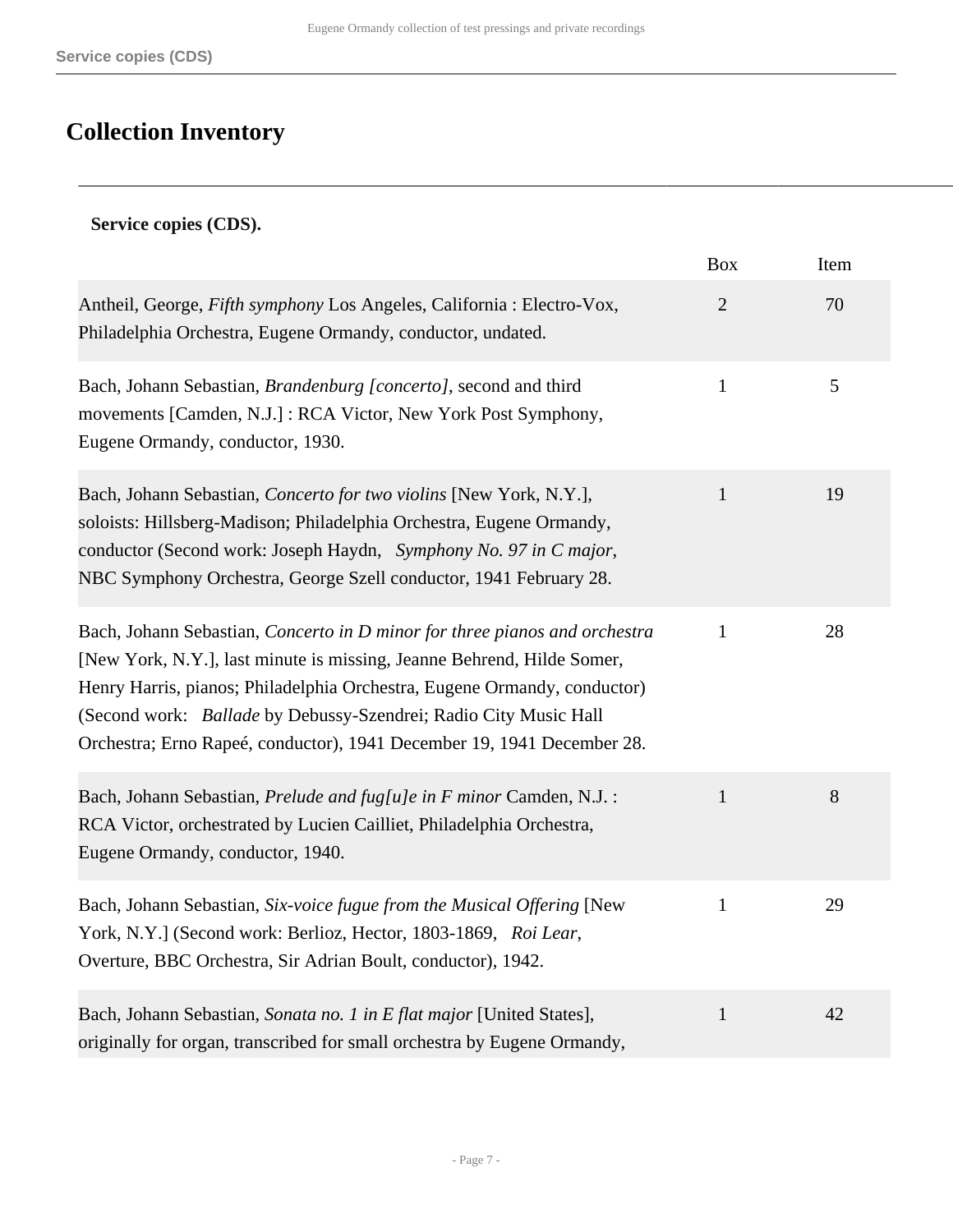| recorded in rehearsal (Second work: A tone poem, by Louis Gesensway),<br>1956 November 26.                                                                                                                                                                   |                |     |
|--------------------------------------------------------------------------------------------------------------------------------------------------------------------------------------------------------------------------------------------------------------|----------------|-----|
| Bach, Johann Sebastian, Toccata, intermezzo and fugue in C major [New<br>York, N.Y.], Philadelphia Orchestra, Eugene Ormandy, conductor, 1941<br>November 7.                                                                                                 | $\mathbf{1}$   | 27  |
| Barber, Samuel, Concerto for violin [New York, N.Y.], last few bars<br>missing, Albert Spalding, violin; Philadelphia Orchestra, Eugene Ormandy,<br>conductor, 1940.                                                                                         | $\mathbf{1}$   | 22  |
| Barber, Samuel, Toccata festiva Philadelphia, Pa. : Philadelphia Recording<br>Center, "Air check WFLN," Paul Calloway, organ; Philadelphia Orchestra,<br>Eugene Ormandy, conductor, 1961 January 1.                                                          | $\overline{2}$ | 46  |
| Bartók, Béla, [Vier] Orchesterstucke, op. 12 [United States], recorded in<br>rehearsal, Philadelphia Orchestra, [Eugene Ormandy, conductor?], undated.                                                                                                       | 3              | 102 |
| Bartók, Béla, Divertimento for string orchestra [New York, N.Y.?],<br>Philadelphia Orchestra, Eugene Ormandy, conductor (Second work: Edvard<br>Grieg, conclusion of <i>Holberg suite</i> , A. Wallenstein, conductor), 1941<br>January 24, 1941 January 21. | $\mathbf{1}$   | 16  |
| Bartók, Béla, Music for strings, percussion, and celesta London, England :<br>EMI Studios, Philadelphia Orchestra, Eugene Ormandy, conductor, test<br>pressing, 1979 April 6.                                                                                | $\overline{2}$ | 63  |
| Bartók, Béla, The miraculous mandarin London, England : EMI Studios,<br>Philadelphia Orchestra, Eugene Ormandy, conductor, test pressing, 1979<br>April 4.                                                                                                   | $\overline{2}$ | 64  |
| Beethoven, Ludwig van, [Fourth] piano concerto [United States], Eugene<br>Istomin, piano; Philadelphia Orchestra, Eugene Ormandy, conductor, test<br>pressing, 1968 October 21.                                                                              | $\overline{2}$ | 54  |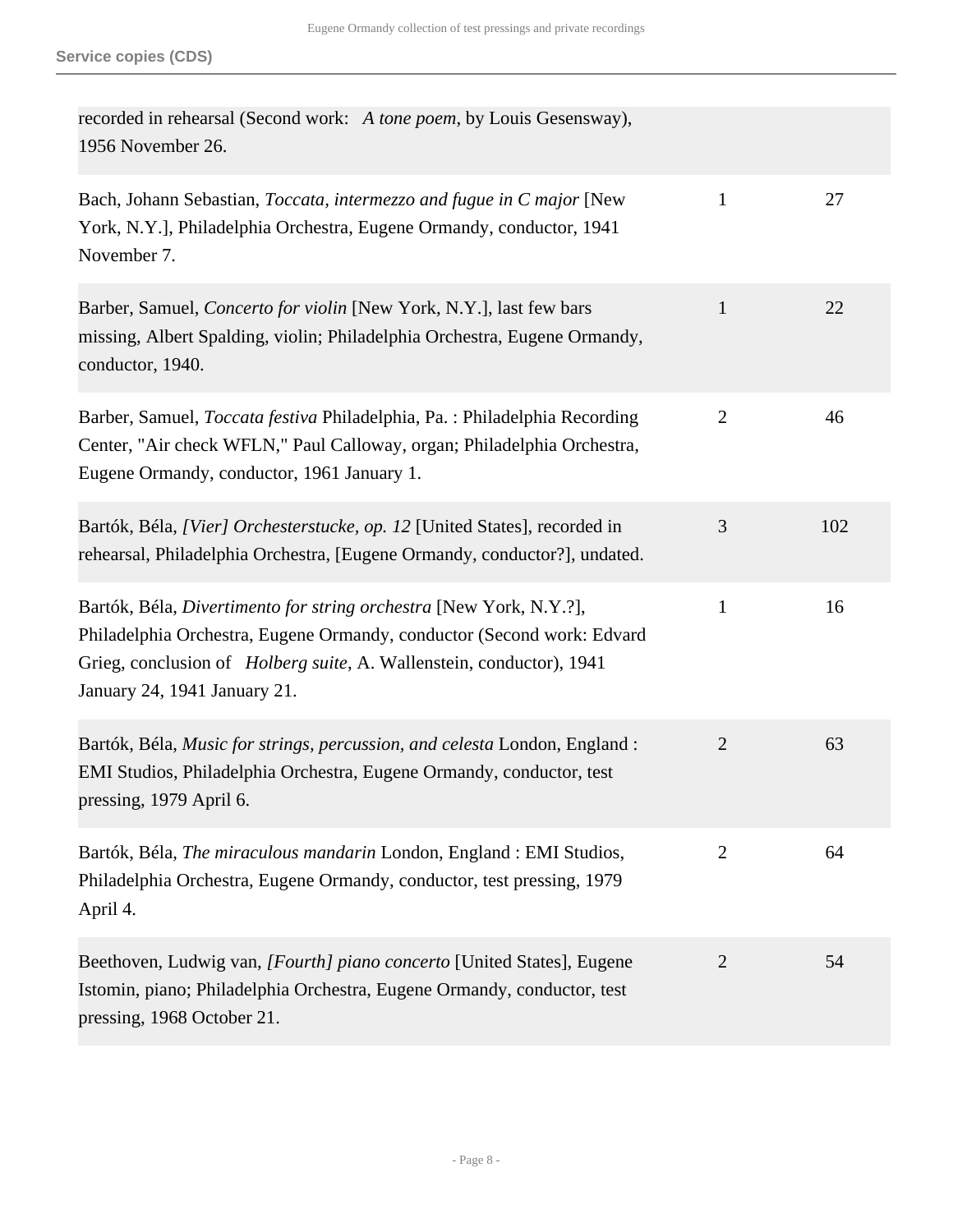| Beethoven, Ludwig van, Grand fugue for strings Lafayette Hill, Pa. :<br>Philadelphia Recording Center, Philadelphia Orchestra, Eugene Ormandy,<br>conductor, undated.                                                                                                                                                                                                                                                                                                                               | $\overline{2}$ | 76  |
|-----------------------------------------------------------------------------------------------------------------------------------------------------------------------------------------------------------------------------------------------------------------------------------------------------------------------------------------------------------------------------------------------------------------------------------------------------------------------------------------------------|----------------|-----|
| Beethoven, Ludwig van, Missa solemnis [United States], Philadelphia<br>Orchestra, Eugene Ormandy, conductor, test pressing, 1968 September 3.                                                                                                                                                                                                                                                                                                                                                       | $\overline{2}$ | 53  |
| Blacher, Boris, Concertante Musik Philadelphia, Pa.: Air-Tone, test<br>pressing (score with a few markings in Eugene Ormandy collection of<br>scores, Ms. Coll. 60, Box 311), undated.                                                                                                                                                                                                                                                                                                              | 3              | 122 |
| Brahms, Johannes, Choral preludes [United States], Eleven chorale preludes<br>for organ, op. 122, transcribed for orchestra by Virgil Thomson, test<br>pressing (a copy of the score inscribed to Ormandy from Thomson is part<br>of the Eugene Ormandy Collection of Scores, Ms. Coll. 60, Box 312), circa<br>1959-1960.                                                                                                                                                                           | 3              | 104 |
| Brahms, Johannes, Concerto no. 1, D minor for piano and orchestra [New<br>York, N.Y.], broadcast on WOR, last few bars are missing, Rudolf Serkin,<br>piano; Philadelphia Orchestra, Eugene Ormandy, conductor, 1941 February<br>14.                                                                                                                                                                                                                                                                | $\mathbf{1}$   | 18  |
| Brahms, Johannes, Liebeslieder waltzes [United States], originally for<br>solo voices (SATB), and piano, 4-hands, "orchestrated by Brahms" and<br>arranged for chorus and soprano solo, Ellen [i.e., Eileen?] Farrell, soprano,<br>Westminster Choir; Philadelphia Orchestra, Eugene Ormandy, conductor<br>(Second work: Carl Maria von Weber, Oberon Overture, words from G.<br>F. Daumer's Polydora, NBC Orchestra, Arturo Toscanini, conductor), test<br>pressing, 1944 March 11, 1944 March 19. | 3              | 101 |
| Brahms, Johannes, Symphony no. 1 [New York, N.Y.], Philadelphia<br>Orchestra, Eugene Ormandy, conductor, 1941 February 14.                                                                                                                                                                                                                                                                                                                                                                          | $\mathbf{1}$   | 17  |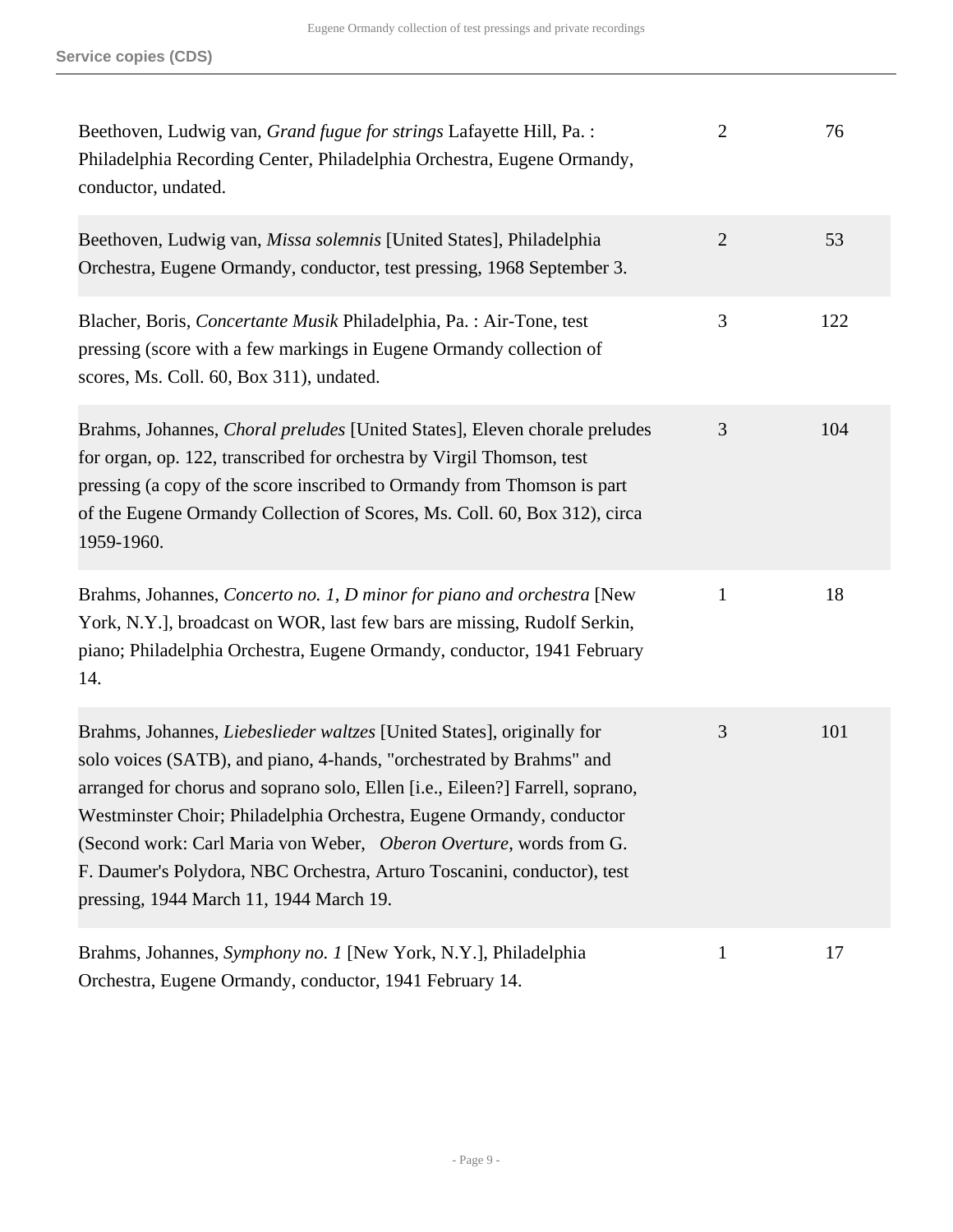| Brahms, Johannes, Symphony no. 1 [United States], Philadelphia Orchestra,<br>Eugene Ormandy, conductor, test pressing, 1968 September 3.                         | $\overline{2}$ | 52 |
|------------------------------------------------------------------------------------------------------------------------------------------------------------------|----------------|----|
| Brahms, Johannes, Symphony no. 2 [United States], Philadelphia Orchestra,<br>Eugene Ormandy, conductor, test pressing, 1968 September 3.                         | $\overline{2}$ | 51 |
| Brahms, Johannes, Symphony no. 4 [United States], Philadelphia Orchestra,<br>Eugene Ormandy, conductor, test pressing, 1968 September 3.                         | $\overline{2}$ | 50 |
| Bruckner, Anton, Symphony no. 4 "Romantic" [United States], Philadelphia<br>Orchestra, Eugene Ormandy, conductor, 1957 February 8 or 9.                          | $\mathbf{1}$   | 43 |
| Bruckner, Anton, Symphony no. 4 [New York, N.Y.] : Columbia Reference,<br>Philadelphia Orchestra, Eugene Ormandy, conductor, test pressing, 1972<br>November 10. | $\overline{2}$ | 59 |
| Bruckner, Anton, Symphony no. 7 [United States] : RCA Victor, 1969.                                                                                              | $\overline{2}$ | 79 |
| Copland, Aaron, Music for a great city [United States], undated.                                                                                                 | 3              | 93 |
| Creston, Paul, Symphony no. 1 [United States], Philadelphia Orchestra,<br>Eugene Ormandy, conductor, 1943 March 12.                                              | $\mathbf{1}$   | 30 |
| Creston, Paul, Symphony no. 3 [United States], Philadelphia Orchestra,<br>Eugene Ormandy, conductor, 1950 November 7.                                            | $\mathbf{1}$   | 38 |
| Debussy, Claude, <i>La mer</i> [New York, N.Y.], Philadelphia Orchestra, Eugene<br>Ormandy, conductor, circa 1940s.                                              | 1              | 21 |
| Dello Joio, Norman, Var[iations,] chaconne, finale [United States] :<br>Columbia, Philadelphia Orchestra, Eugene Ormandy, conductor, test<br>pressing, undated.  | 3              | 88 |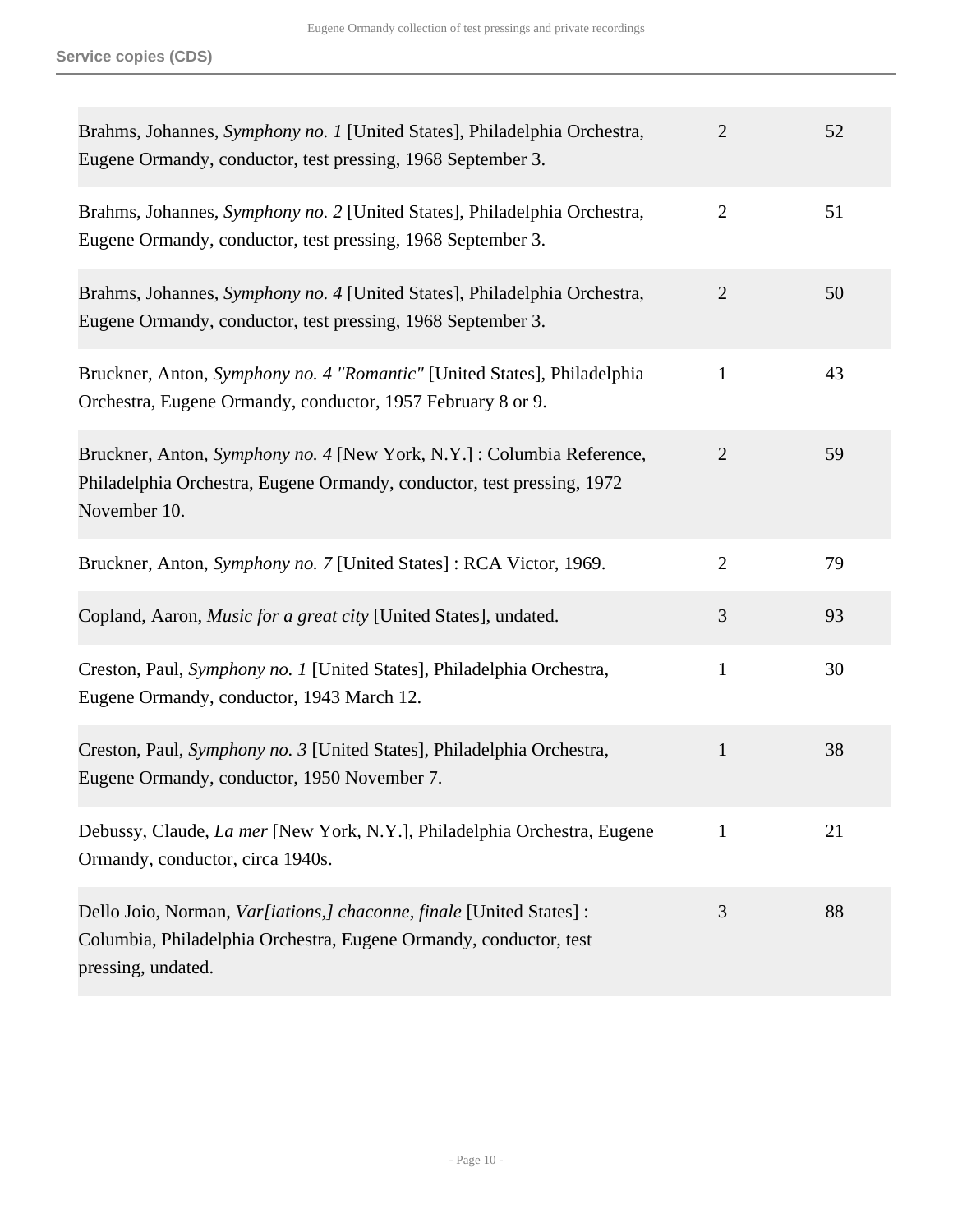| Dvorák, Antonin, Carneval overture, op. 92 [New York, N.Y.], Philadelphia<br>Orchestra, Eugene Ormandy, conductor (Second work: Claude Debussy,<br>Pelléas et Mélisande, Selections, Columbia Symphony Orchestra, Howard<br>Barlow, conductor; Third work: Claude Debussy, Rêverie, Columbia<br>Symphony Orchestra, Howard Barlow, conductor), 1941 October 10, 1941<br>October 5.                                                                 | $\mathbf{1}$   | 23  |
|----------------------------------------------------------------------------------------------------------------------------------------------------------------------------------------------------------------------------------------------------------------------------------------------------------------------------------------------------------------------------------------------------------------------------------------------------|----------------|-----|
| Falla, Manuel de, Nights in the gardens of Spain [United States], Artur<br>Rubinstein, piano; Philadelphia Orchestra, Eugene Ormandy, conductor,<br>1945 January 20.                                                                                                                                                                                                                                                                               | $\mathbf{1}$   | 34  |
| Fortner, Wolfgang, Entr'acts from Bluthochzeit [New York, N.Y.], test<br>pressing, undated.                                                                                                                                                                                                                                                                                                                                                        | 3              | 106 |
| Foss, Lukas, Symphony, Ode : to the dead [United States], piano reductions<br>of his Symphony in G and Ode for orchestra, performed by the composer,<br>private recording, 1944 November 11.                                                                                                                                                                                                                                                       | 3              | 110 |
| Gesensway, Louis, Four squares [United States], circa 1950s.                                                                                                                                                                                                                                                                                                                                                                                       | $\mathfrak{Z}$ | 111 |
| Gesensway, Louis, Three movements for strings and percussion [United]<br>States], Philadelphia Orchestra, Eugene Ormandy, conductor, 1945 March 9.                                                                                                                                                                                                                                                                                                 | $\mathbf{1}$   | 36  |
| Glière, Reinhold Moritsevich, Symphony no. 3 [United States], durations<br>written on paper sleeve in Ormandy's hand, comparing L.S. [Leopold<br>Stokowski] and E.O., Eugene Ormandy conducting, Philadelphia Orchestra,<br>[Eugene Ormandy, conductor?] Notes: Conductor not identified on disc.<br>Durations written on paper sleeve in Ormandy's hand, comparing L.S.<br>[Leopold Stokowski] and E.O., Eugene Ormandy conducting., circa 1950s. | 3              | 103 |
| Grieg, Edvard, Piano concerto Camden, N.J. : RCA Victor, Artur<br>Rubinstein, piano; Philadelphia Orchestra, Eugene Ormandy, conductor, test<br>pressing, undated.                                                                                                                                                                                                                                                                                 | $\mathbf{1}$   | 14  |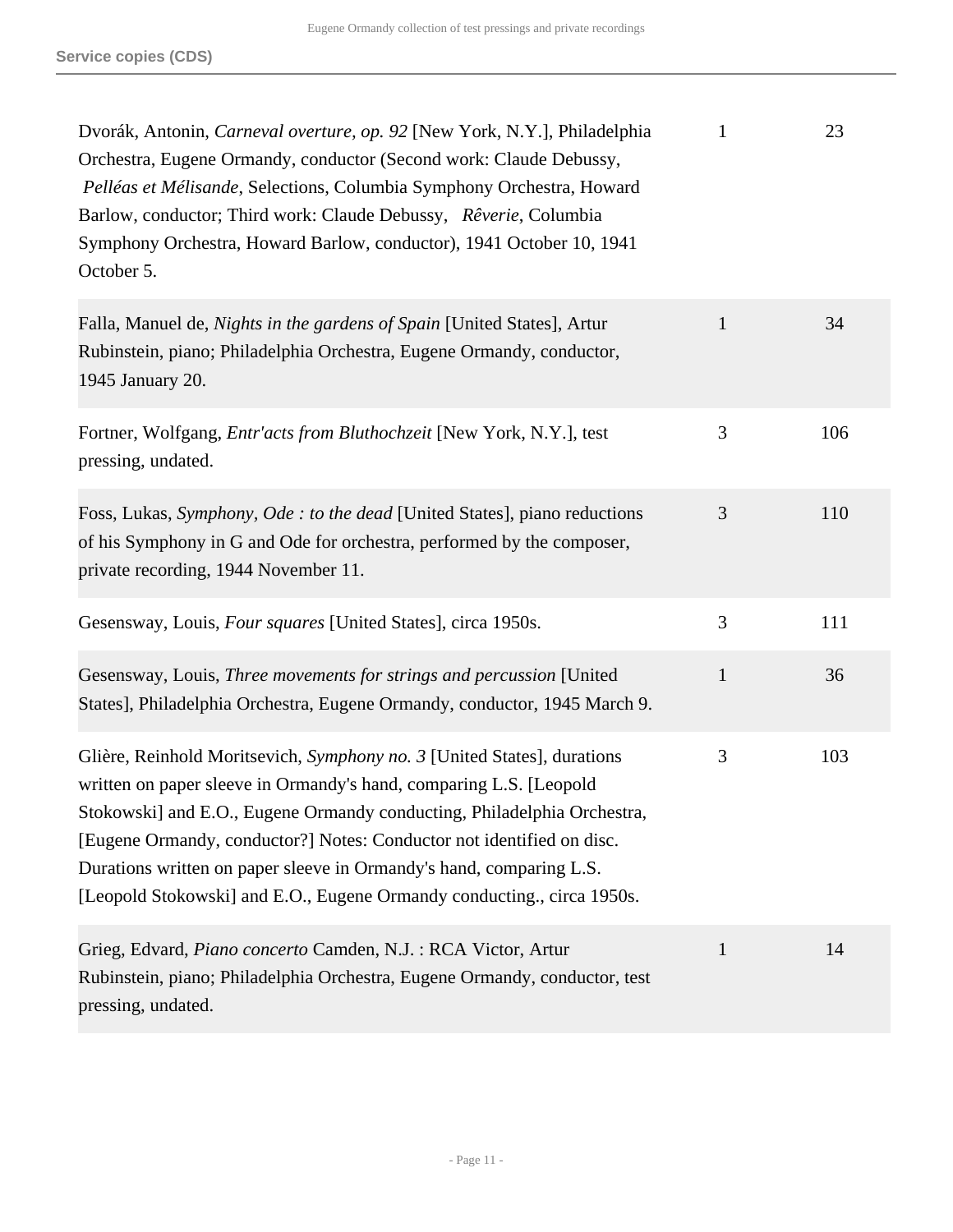| Handel, George Frideric, Overture in D minor [New York, N.Y.],<br>Philadelphia Orchestra, Eugene Ormandy, conductor (Second work: Enrico<br>Granados, Echoes of a county fair, arranged by Harold Byrns, Erno Rapée,<br>conductor), undated, 1941 October 5.                                                                                                                                                                                                                                                         | $\mathbf{1}$   | 24 |
|----------------------------------------------------------------------------------------------------------------------------------------------------------------------------------------------------------------------------------------------------------------------------------------------------------------------------------------------------------------------------------------------------------------------------------------------------------------------------------------------------------------------|----------------|----|
| Harris, Roy, Three pieces for orchestra Camden, N.J. : RCA Victor,<br>Philadelphia Orchestra, Eugene Ormandy, conductor, test pressing, undated.                                                                                                                                                                                                                                                                                                                                                                     | $\mathbf{1}$   | 13 |
| Hindemith, Paul, Concert for strings and brass [United States], Philadelphia<br>Orchestra, Eugene Ormandy, conductor, test record, circa 1950s.                                                                                                                                                                                                                                                                                                                                                                      | $\mathbf{2}$   | 80 |
| Hindemith, Paul, Mathis der Maler [United States] : [RCA Victor],<br>Philadelphia Orchestra, Eugene Ormandy, conductor ("Taken from Victor<br>recording:" appears to be a copy of M-854 Victor), undated.                                                                                                                                                                                                                                                                                                            | 3              | 90 |
| Hindemith, Paul, Metamorphoses London, England : EMI Studios,<br>Philadelphia Orchestra, Eugene Ormandy, conductor, test pressing, 1979<br>May 15.                                                                                                                                                                                                                                                                                                                                                                   | $\overline{2}$ | 62 |
| Hindemith, Paul, <i>Music for strings and brass</i> London, England : EMI<br>Studios, Philadelphia Orchestra, Eugene Ormandy, conductor, test pressing,<br>1979 May 15.                                                                                                                                                                                                                                                                                                                                              | $\overline{2}$ | 61 |
| Hindemith, Paul, Nobilissima visione [United States], Philadelphia<br>Orchestra, Eugene Ormandy, conductor, test pressing, circa 1949.                                                                                                                                                                                                                                                                                                                                                                               | $\mathbf{2}$   | 81 |
| In memoriam 17 September 1961, New York, N.Y., eulogy by M. Mongi<br>Slim, president General Assembly, eulogy by Raphael Klein, St. Matthew<br>Passion, final chorus by J. S. Bach, comment on Beethoven's symphony<br>no. 9 recorded on 24 October 1960 by Dag Hammarskjöld, Symphony<br>no. 9 in D minor by Beethoven (Judith Raskin, soprano; Rosalind Elias,<br>mezzo-soprano; Richard Tucker, tenor; Jerome Hines, bass), Philadelphia<br>Orchestra; Eugene Ormandy, conductor; Temple University Choir; Robert | $\overline{2}$ | 48 |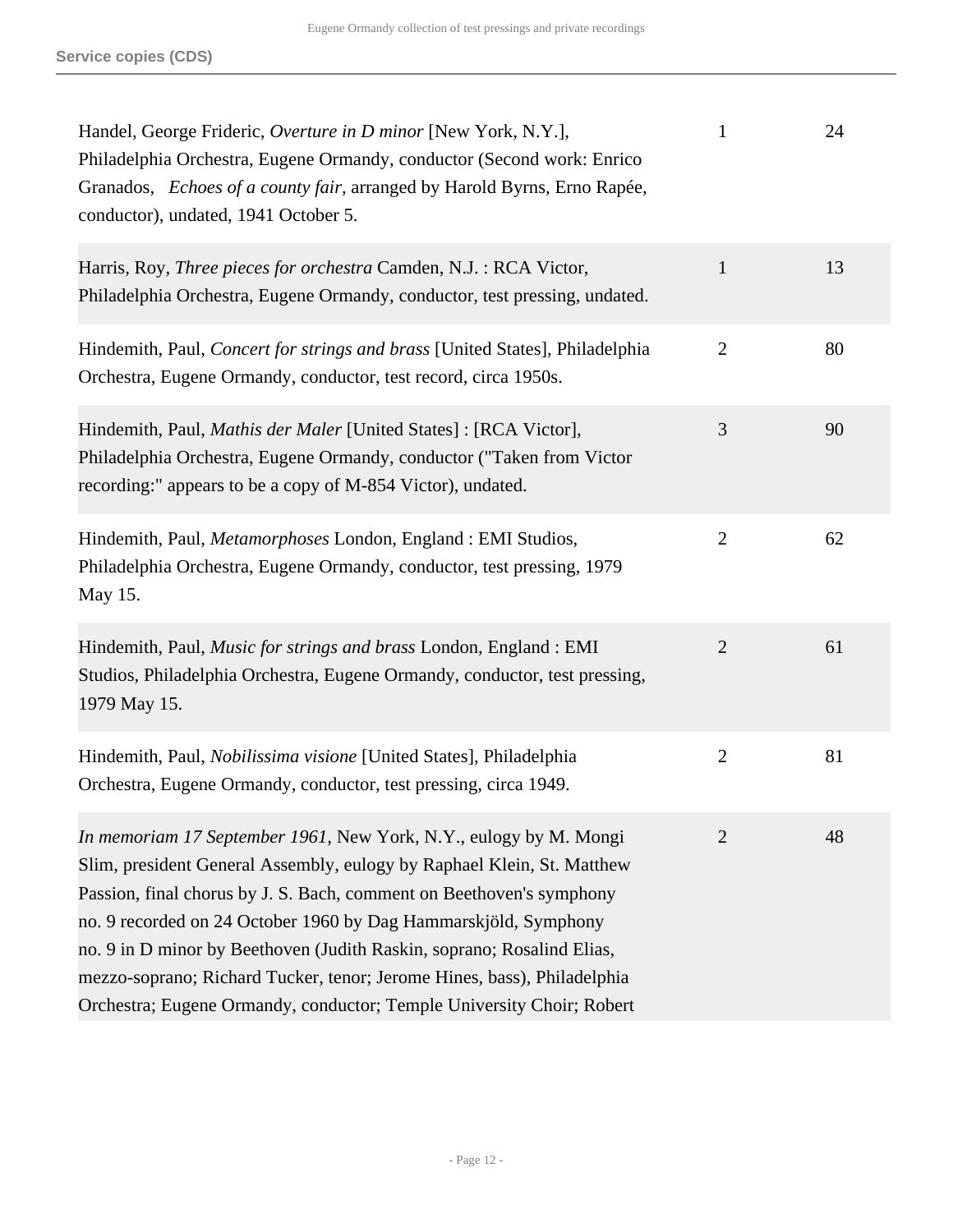| E. Page, private recording recorded at the United Nations General Assembly<br>Hall at the Memorial Concert, 1961 September 28.                                                                                   |                |     |
|------------------------------------------------------------------------------------------------------------------------------------------------------------------------------------------------------------------|----------------|-----|
| Jenkins, John, 1592-1678. Five part fantasy in D major [Camden, N.J.] :<br>RCA Victor, orchestrated by Lucien Cailliet, Philadelphia Orchestra,<br>Eugene Ormandy, conductor, test pressing, 1940.               | $\mathbf{1}$   | 6   |
| Kodaly, Zoltan, Peacock variations [Philadelphia, Pa.], Philadelphia<br>Orchestra, Zoltàn Kodàly, conductor, test pressing, 1946 November 23.                                                                    | 3              | 108 |
| Krenek, Ernst, Symphony Pallas Athene Philadelphia, Pa.: Magnetic<br>Recorder and Reproducer Corp., test pressing, undated.                                                                                      | 3              | 112 |
| Lees, Benjamin, Spectrum Philadelphia, Pa. : Air-Tone, test pressing<br>(marked score in Eugene Ormandy collection of scores, Ms. Coll. 60, Box<br>249), undated.                                                | 3              | 119 |
| Liszt, Franz, Feux follets [New York, N.Y.], pressing from radio broadcast<br>of the Ford Hour (Second work: Sergei Rachmaninoff, Morceaux de<br>fantaisie, op. 3. Prélude), 1939 January 10, 1930 September 24. | $\mathbf{1}$   | 15  |
| Mahler, Gustav, Symphony no. 10 in F-sharp Philadelphia, Pa. : Magnetic<br>Recorder and Reproducer Corp., test pressing, undated.                                                                                | 3              | 114 |
| Mahler, Gustav, Symphony no. 8 New York, N.Y.: Columbia, "Hollywood<br>Bowl Series #65," test pressing, undated.                                                                                                 | 3              | 105 |
| Martinu, Bohuslav, <i>II symph[ony]</i> [United States], Philadelphia Orchestra,<br>Eugene Ormandy, conductor, 1945 January 20.                                                                                  | $\mathbf{1}$   | 35  |
| Mennin, Peter, Canto Philadelphia, Pa. : A.M.S. Sound Recording Studios,<br>"Air check," Philadelphia Orchestra, Eugene Ormandy, conductor, undated.                                                             | $\overline{2}$ | 77  |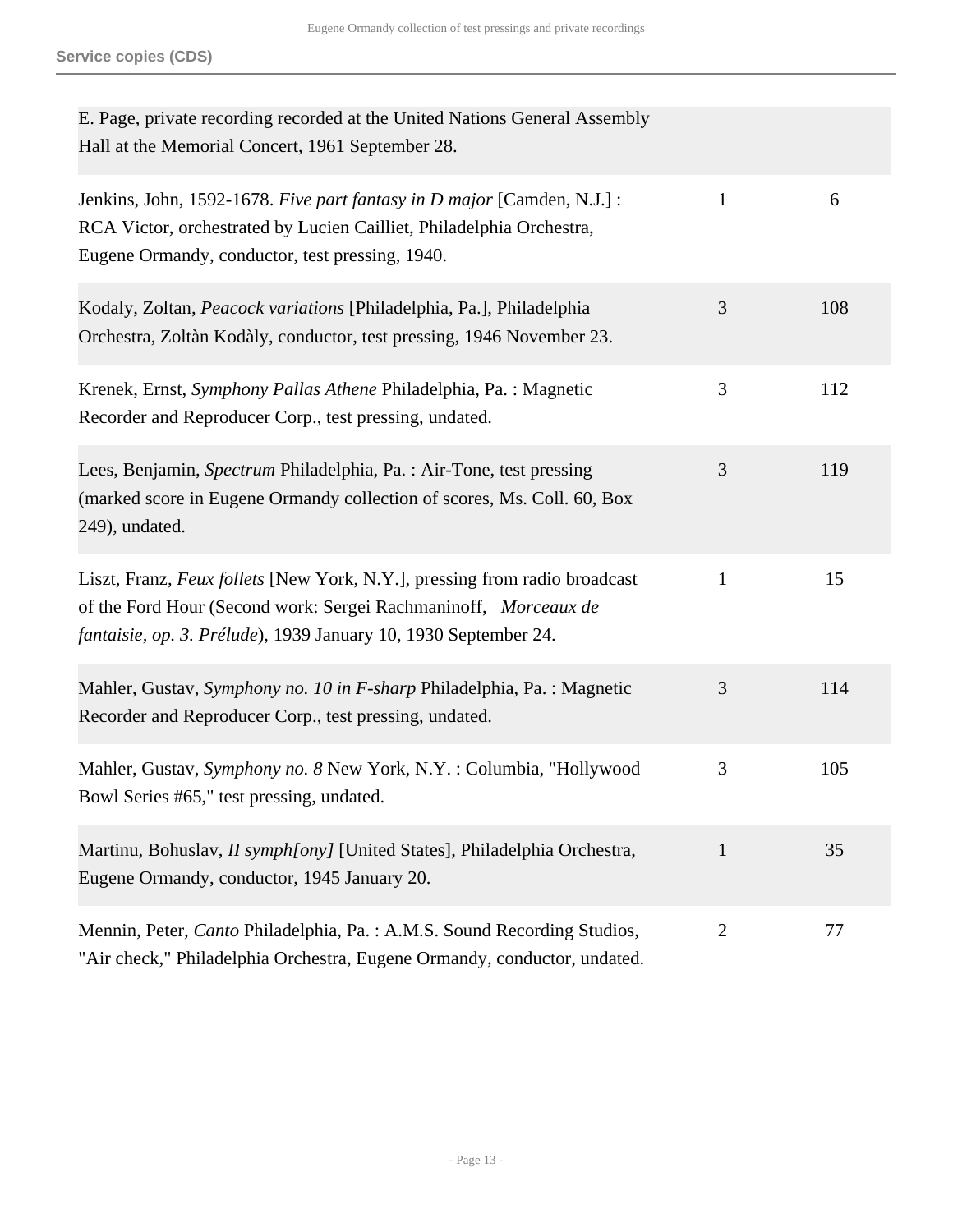| Menotti, Gian Carlo, Suite ballet Sebastian New York, N.Y.: Nola<br>Recording Studios, recorded from WNYC Radio, 1945 August 8.                                                                                                                                                                                                                                                                                                                                                                                                                                                                              | 3              | 97  |
|--------------------------------------------------------------------------------------------------------------------------------------------------------------------------------------------------------------------------------------------------------------------------------------------------------------------------------------------------------------------------------------------------------------------------------------------------------------------------------------------------------------------------------------------------------------------------------------------------------------|----------------|-----|
| Menotti, Gian Carlo, Triple concerto Philadelphia, Pa. : Air-Tone, test<br>pressing (marked score in Eugene Ormandy collection of scores, Ms. Coll.<br>60, Box 258), undated.                                                                                                                                                                                                                                                                                                                                                                                                                                | 3              | 121 |
| Menter, Sophie, Concerto in the Hungarian style: [Hollywood,<br>California] : Capitol (Second work: Franz Liszt, Fantasie über ungarische<br>Volksmelodien; Third work: Franz Schubert, Fantasien, piano, D. 760, C<br><i>major</i> ; arranged), test pressing, 1982 May 10.                                                                                                                                                                                                                                                                                                                                 | $\overline{2}$ | 71  |
| Mussorgsky, Modest Petrovich, A Night on bare mountain [United States],<br>Philadelphia Orchestra, [Eugene Ormandy, conductor?], test pressing,<br>undated.                                                                                                                                                                                                                                                                                                                                                                                                                                                  | 3              | 107 |
| Paganini, Nicolò, Concerto Camden, N.J. : RCA Victor, "Kreisler, arr.<br>by Kreisler," possibly test pressings for RCA Victor M-361, with Eugene<br>Ormandy conducting the Philadelphia Orchestra, 1937.                                                                                                                                                                                                                                                                                                                                                                                                     | 3              | 99  |
| Piston, Walter, <i>Lincoln Center festival overture</i> [United States], Philadelphia<br>Orchestra, Eugene Ormandy, conductor, recorded in rehearsal (Second<br>work: George Frideric Handel, Judas Maccabaeus, "Arm, arm ye brave!;"<br>Third work: Wolfgang Amadeus Mozart, Don Giovanni, "Là ci darem<br>la mano;" Fourth work: Wolfgang Amadeus Mozart, Don Giovanni,<br>"Vedrai, carino, se sei buonino"), Peter Harrower, bass; Irene Callaway,<br>soprano (2nd-4th works), vocal selections "Re-recorded 2/10/60, Acoustic<br>Equipment Company, 1279 Spring Street, N.W., Atlanta 9, Georgia", 1960. | $\overline{2}$ | 45  |
| Piston, Walter, Symph[ony] no. 7 [United States], Philadelphia Orchestra,<br>Eugene Ormandy, conductor, 1961 February 19.                                                                                                                                                                                                                                                                                                                                                                                                                                                                                    | $\overline{2}$ | 47  |
| Piston, Walter, Symphony no. 4 [New York, N.Y.] : Columbia, Philadelphia<br>Orchestra, Eugene Ormandy, conductor, test pressing, 1969 January 3.                                                                                                                                                                                                                                                                                                                                                                                                                                                             | $\overline{2}$ | 57  |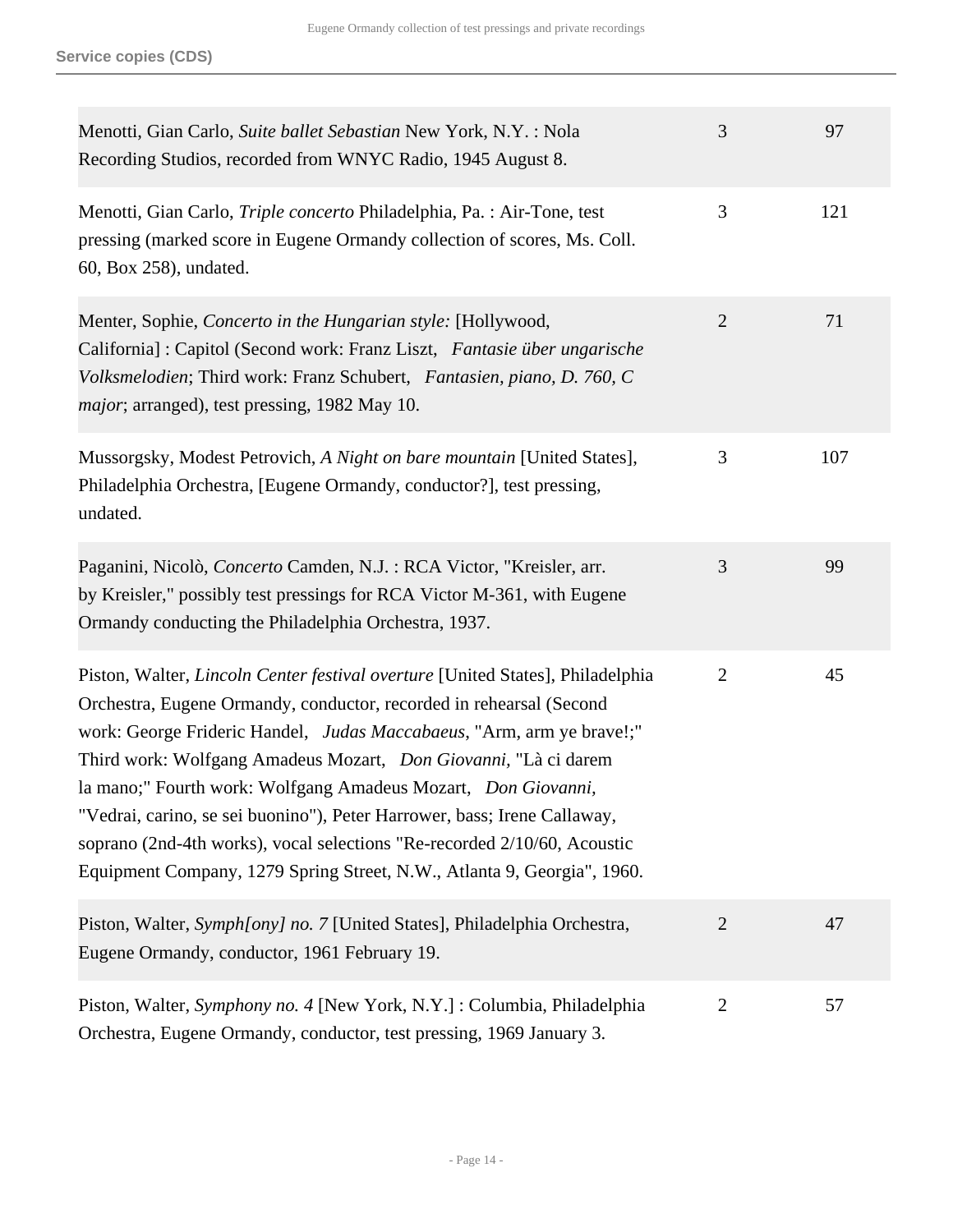| Prokofiev, Sergey, Scythian suite [Philadelphia, Pa.], Philadelphia<br>Orchestra, recorded at rehearsal, test pressing (marked score in Eugene<br>Ormandy Collection of Scores, Ms. Coll. 60, Box 268), 1940.  | 3              | 109            |
|----------------------------------------------------------------------------------------------------------------------------------------------------------------------------------------------------------------|----------------|----------------|
| Prokofiev, Sergey, Symphony no. 7 [United States], Philadelphia Orchestra,<br>Eugene Ormandy, conductor, recorded in rehearsal, 1953 April 10.                                                                 | 1              | 39             |
| Purcell, Henry, Suite Dido and Aeneas Camden, N.J.: RCA Victor,<br>orchestrated by Lucien Cailliet, Philadelphia Orchestra, Eugene Ormandy,<br>conductor, test pressing, 1940.                                 | $\mathbf{1}$   | 7              |
| Rachmaninoff, Sergei, Symphonic dances [United States], label:<br>"Rachmaninoff in person playing the piano", 1940 December 21.                                                                                | 3              | 98             |
| Rachmaninoff, Sergei, Symphony no. 1 [United States], Philadelphia<br>Orchestra, Eugene Ormandy, conductor, test pressing, circa 1944.                                                                         | 3              | 100            |
| Respighi, Ottorino, Church windows New York, N.Y. : Columbia,<br>Philadelphia Orchestra, Eugene Ormandy, conductor, test pressing, 1968<br>December 20.                                                        | $\overline{2}$ | 56             |
| Rimsky-Korsakov, Nikolay, Church scene, Christmas eve [Camden, N.J.] :<br>RCA Victor, Philadelphia Orchestra, Eugene Ormandy, conductor, test<br>pressing, undated.                                            | $\mathbf{1}$   | $\overline{4}$ |
| Rozsa, Miklos, Concert[o] for string orchestra, op. 17 [United States],<br>Philadelphia Orchestra, Eugene Ormandy, conductor, undated.                                                                         | 2              | 82             |
| Saint-Saens, Camille, Carnival of the animals New York, N.Y. : Columbia,<br>Lilian Kallir and Claude Frank, pianos; Philadelphia Orchestra, Eugene<br>Ormandy, conductor, reference recording, 1980 August 15. | $\overline{2}$ | 66             |
| Scalero, Rosario, Suite for string quartett and string orchestra [New York,<br>N.Y.], label: "Ormandy speech made in the intermission of the Friday                                                            | 1              | 26             |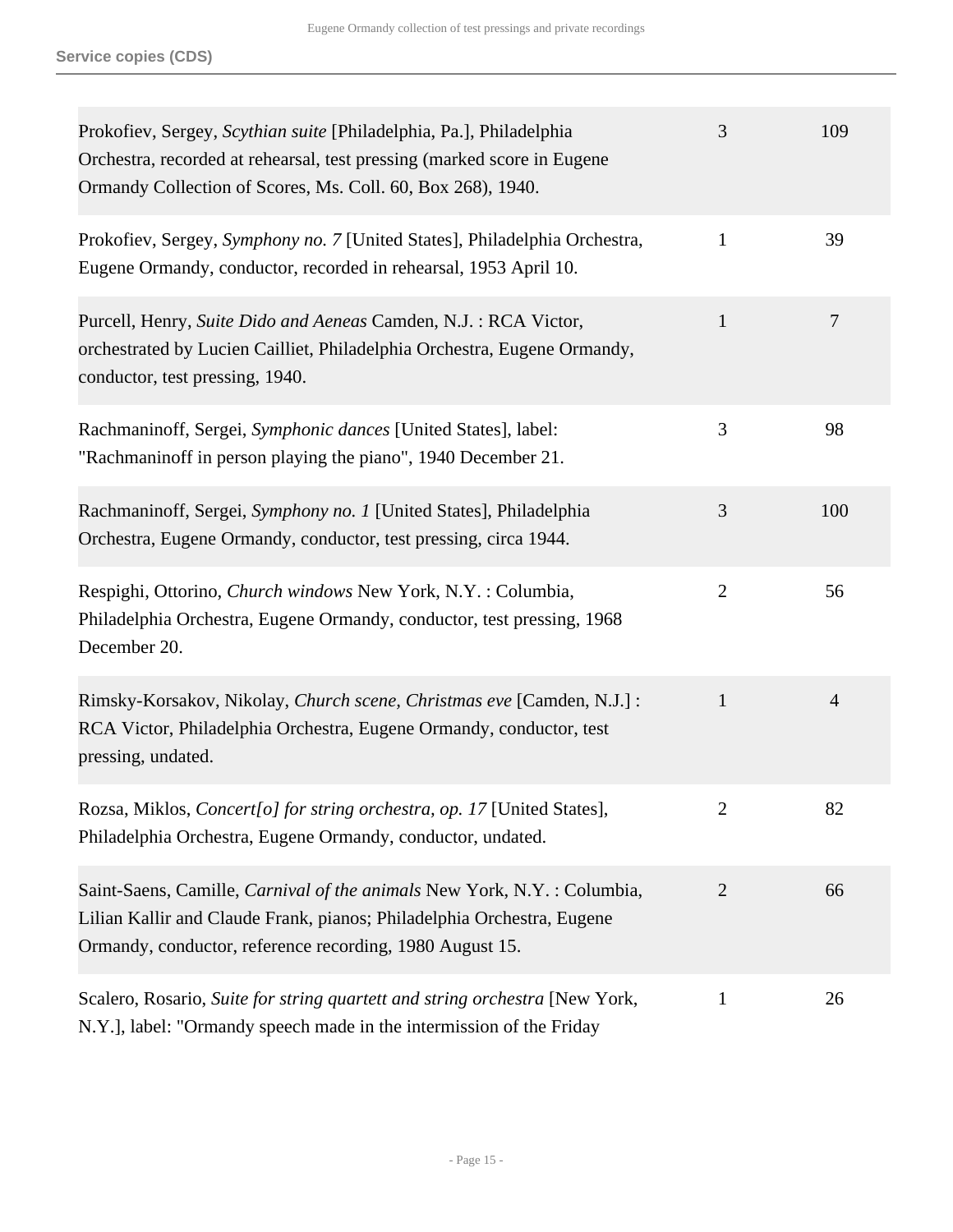| afternoon concert" (both the speech and the suite may be incomplete, for  |
|---------------------------------------------------------------------------|
| suite "Concl. see under Roy Harris Challenge 1940" manuscript note), 1941 |
| October 19.                                                               |

| Schubert, Franz, [Symphony] no. 4 [United States], Philadelphia Orchestra,<br>Eugene Ormandy, conductor, undated.                                                                              | $\overline{2}$ | 83  |
|------------------------------------------------------------------------------------------------------------------------------------------------------------------------------------------------|----------------|-----|
| Schubert, Franz, Symphony no. 8 [United States]: RCA Victor, Philadelphia<br>Orchestra, Eugene Ormandy, conductor, test pressing (extensive notes in<br>Ormandy's hand on paper sleeve), 1969. | $\overline{2}$ | 78  |
| Schuman, William, Credendum [United States], "Job # 20763B, edited,"<br>Philadelphia Orchestra, Eugene Ormandy, conductor, undated.                                                            | 3              | 84  |
| Schuman, William, Symphony no. 9 [United States] : RCA Victor,<br>Philadelphia Orchestra, Eugene Ormandy, conductor, test pressing, 1972.                                                      | $\overline{2}$ | 72  |
| Schumann, Robert, Symphony no. 3 New York, N.Y.: Rockhill recording,<br>Philadelphia Orchestra, Eugene Ormandy, conductor, 1957 March 9.                                                       | $\overline{2}$ | 44  |
| Scriabin, Aleksandr Nikolayevich, Poem of ecstasy Philadelphia, Pa.:<br>Magnetic Recorder and Reproducer Corp., undated.                                                                       | 3              | 113 |
| Sessions, Roger, Montezuma Philadelphia, Pa.: Air-Tone, test pressing,<br>undated.                                                                                                             | 3              | 120 |
| Shostakovich, Dmitrii Dmitrievich, Symphony no. 13 [United States], note<br>on paper sleeves "Tom Frost, Ormandy tapes," test pressing, undated.                                               | 3              | 115 |
| Shostakovich, Dmitrii Dmitrievich, Symphony no. 14 [New York, N.Y.] :<br>RCA Reference Recording, Philadelphia Orchestra, Eugene Ormandy,<br>conductor, test pressing, 1971 February 26.       | $\overline{2}$ | 58  |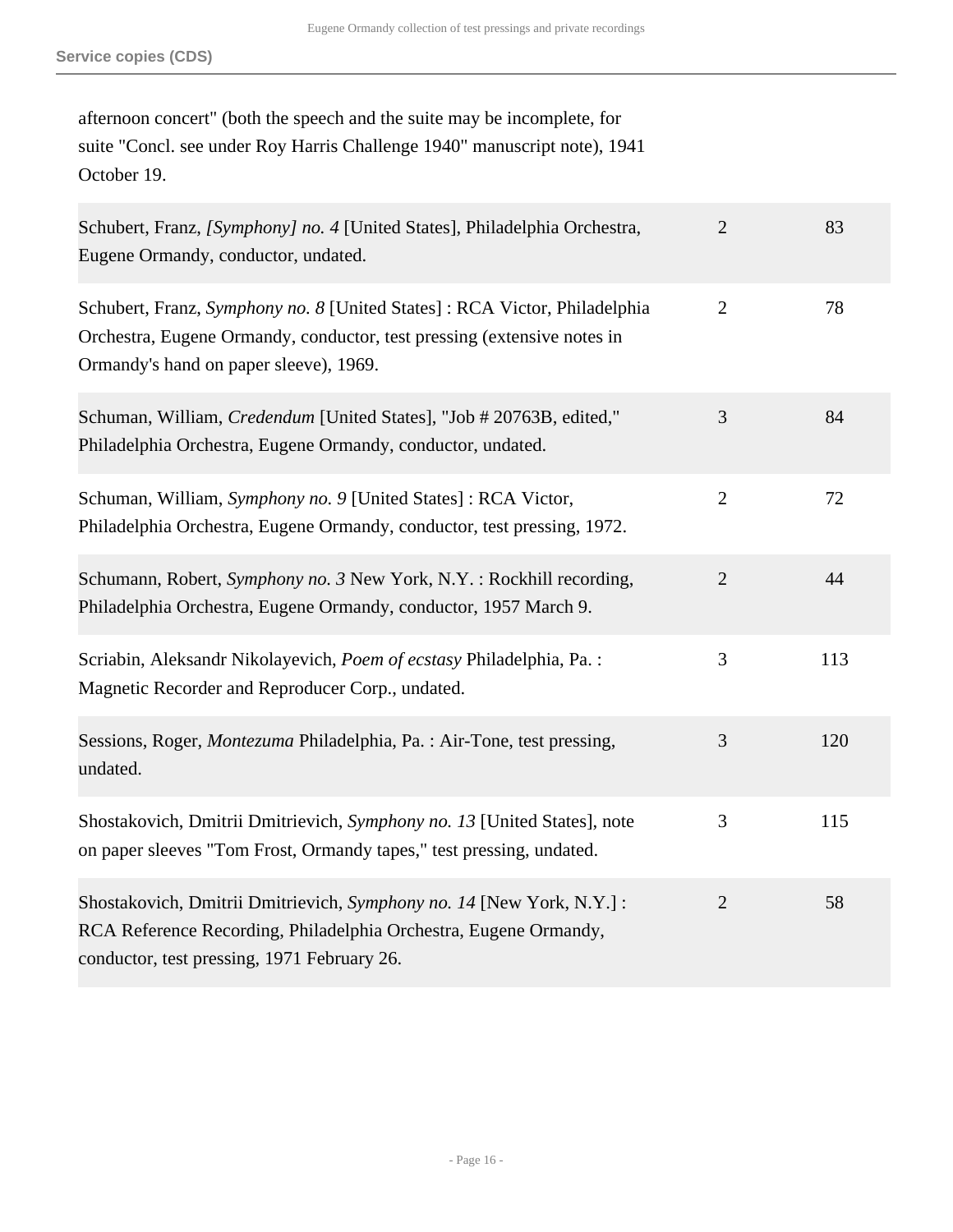| Shostakovich, Dmitrii Dmitrievich, Symphony no. 14 Philadelphia, Pa.: Air-<br>Tone Sound, test pressing, undated.                                                                                                                                                                                                                                                                                                    | 3              | 116 |
|----------------------------------------------------------------------------------------------------------------------------------------------------------------------------------------------------------------------------------------------------------------------------------------------------------------------------------------------------------------------------------------------------------------------|----------------|-----|
| Sibelius, Jean, <i>Legends</i> London, England : EMI Studios, Philadelphia<br>Orchestra, Eugene Ormandy, conductor, test pressing, 1978 November 13.                                                                                                                                                                                                                                                                 | $\overline{2}$ | 60  |
| Sibelius, Jean, Lemminkainen's homeward journey [United States],<br>Philadelphia Orchestra, Eugene Ormandy, conductor, undated.                                                                                                                                                                                                                                                                                      | 3              | 87  |
| Sibelius, Jean, Symphony no. 1 [United States]: RCA, Philadelphia<br>Orchestra, Eugene Ormandy, conductor, reference recording, 1983<br>November 18.                                                                                                                                                                                                                                                                 | $\overline{2}$ | 69  |
| Sibelius, Jean, Symphony no. 4 [United States]: RCA, Philadelphia<br>Orchestra, Eugene Ormandy, conductor, reference recording, 1982 May 17.                                                                                                                                                                                                                                                                         | $\mathbf{2}$   | 68  |
| Sibelius, Jean, Symphony no. 7 [New York, N.Y.], Philadelphia Orchestra,<br>Eugene Ormandy, conductor, recorded in concert in New York, NY, 1950<br>March 28.                                                                                                                                                                                                                                                        | $\mathbf{1}$   | 37  |
| Smetana, Bedrich, From Bohemian groves and meadows [New York, N.Y.],<br>Fritz Kitzinger, conductor (Second work: George Frideric Handel, Sonatas,<br>flute, continuo, HWV 367b, B minor, Philadelphia Orchestra, Eugene<br>Ormandy, conductor, arrangement of the Andante from Handel's Sonata<br>for flute and continuo, op. 1, no. 9, transcribed for orchestra by Eugene<br>Ormandy, duration, 1941 September 27. | $\mathbf{1}$   | 20  |
| Strauss, Johann, <i>Voices of spring Camden</i> , N.J.: RCA Victor, Philadelphia<br>Orchestra, Eugene Ormandy, conductor, test pressing, undated.                                                                                                                                                                                                                                                                    | $\mathbf{1}$   | 10  |
| Strauss, Johann, Wiener Blut Camden, N.J. RCA Victor, Philadelphia<br>Orchestra, Eugene Ormandy, conductor, test pressing, undated.                                                                                                                                                                                                                                                                                  | $\mathbf{1}$   | 11  |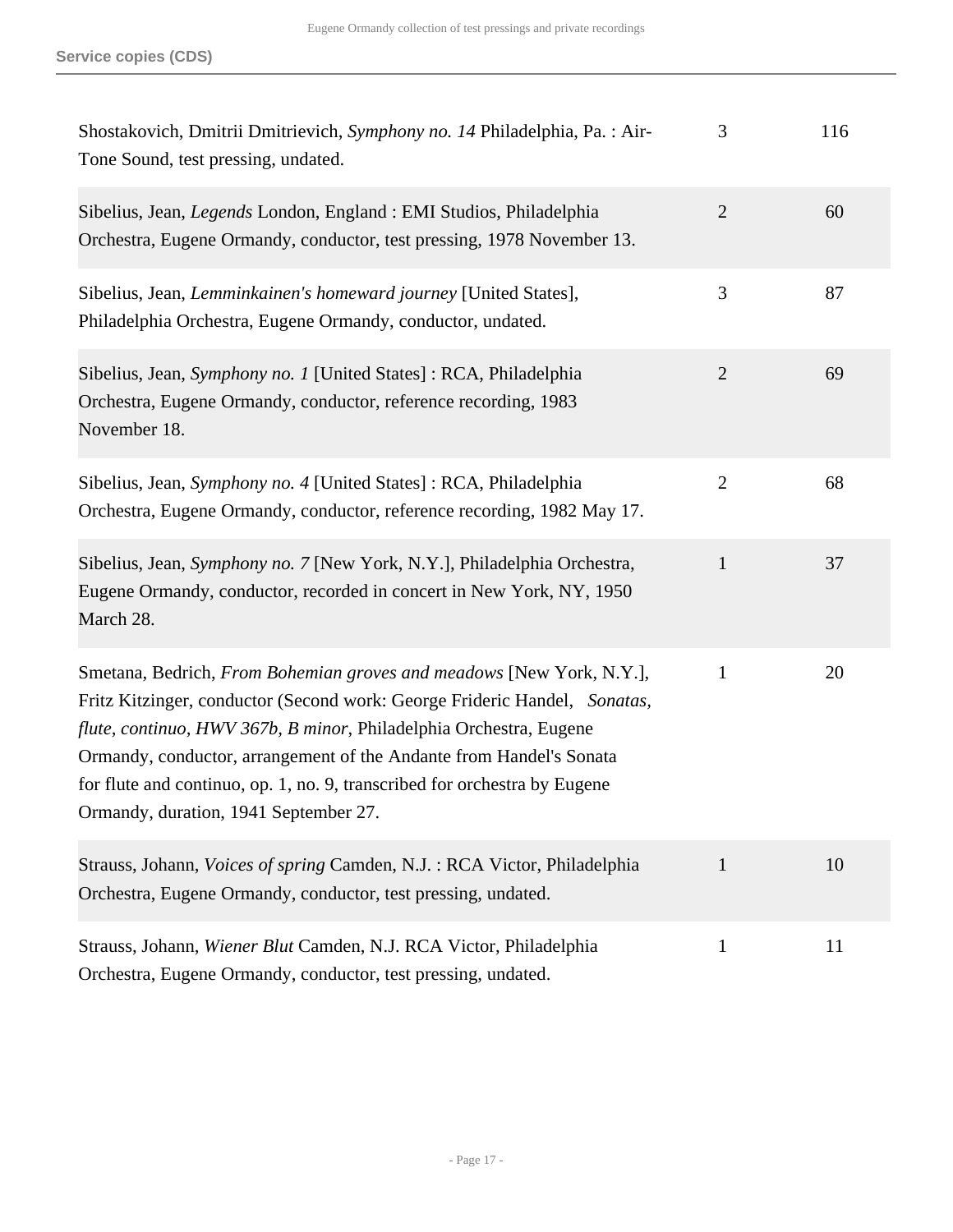| Strauss, Richard, Der Rosenkavalier waltzes Camden, N.J.: RCA Victor,<br>Philadelphia Orchestra, Eugene Ormandy, conductor, test pressing, undated.                                                                                                  | $\mathbf{1}$   | 12  |
|------------------------------------------------------------------------------------------------------------------------------------------------------------------------------------------------------------------------------------------------------|----------------|-----|
| Strauss, Richard, <i>Ein Heldenleben</i> [United States]: RCA, Philadelphia<br>Orchestra, Eugene Ormandy, conductor, reference recording, 1980.                                                                                                      | $\overline{2}$ | 67  |
| Strauss, Richard, Ein Heldenleben Camden, N.J.: RCA Victor, Philadelphia<br>Orchestra, Eugene Ormandy, conductor, test pressing (not complete, parts<br>3-10), 1939.                                                                                 | $\mathbf{1}$   | 9   |
| Strauss, Richard, Rosenkavalier [United States]: [Columbia?], Philadelphia<br>Orchestra (manuscript notes on paper sleeve, including durations in<br>Ormandy's hand for Debussy works), 1959.                                                        | 3              | 94  |
| Strauss, Richard, Symphonia domestica [United States] : [RCA Victor],<br>Philadelphia Orchestra, Eugene Ormandy, conductor (On disc: "taken from<br>Victor album, appears to be a copy of M 520 Victor [1939]"), undated.                            | 3              | 86  |
| Stravinsky, Igor, Four etudes for orchestra [United States], Philadelphia<br>Orchestra, Eugene Ormandy, conductor, recorded in rehearsal (Second<br>work: Johann Sebastian Bach, Präludium und Fuge, organ, BWV 546, C<br>minor; arranged), undated. | 3              | 89  |
| Stravinsky, Igor, Ode [United States], test pressing, 1964 March 13.                                                                                                                                                                                 | 3              | 118 |
| Stravinsky, Igor, Scherzo fantastique [United States], Philadelphia<br>Orchestra, Eugene Ormandy, conductor, recorded in rehearsal (Second<br>work: Nikolai Lopatnikoff, Music, orchestra, op. 39, Louisville Orchestra,<br>undated.                 | 3              | 92  |
| Tchaikovsky, Peter Ilich, Symphony V Japan : Victor Company of Japan,<br>pressed in Japan, sample record, undated.                                                                                                                                   | 3              | 117 |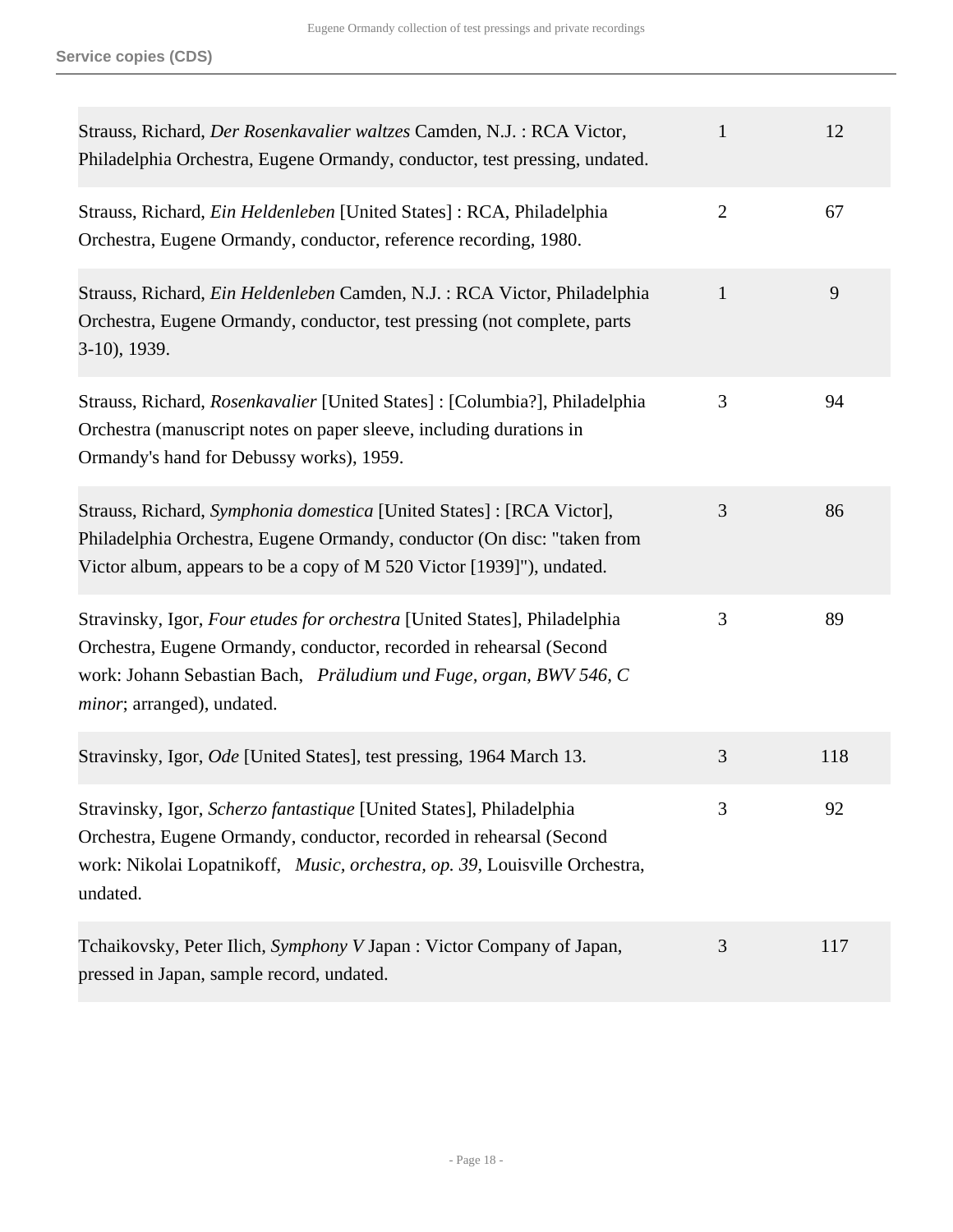| Tchaikovsky, Peter Ilich, Violin concerto London, England : EMI Studios,<br>Itzhak Perlman, violin; Philadelphia Orchestra, Eugene Ormandy,<br>conductor, test pressing, 1979 June 27.                                                                                                       | $\overline{2}$ | 65             |
|----------------------------------------------------------------------------------------------------------------------------------------------------------------------------------------------------------------------------------------------------------------------------------------------|----------------|----------------|
| Telemann, Georg Philipp, Suite for solo flute and string orchestra [Camden,<br>N.J.]: Victor, flute soloist possibly William Kincaid; Philadelphia<br>Orchestra, Eugene Ormandy, conductor, test pressing, 1936.                                                                             | $\mathbf{1}$   | $\overline{2}$ |
| Thompson, Randall, A trip to Nahant [United States], Philadelphia<br>Orchestra, Eugene Ormandy, conductor, recorded in rehearsal,<br>commissioned by the Koussevitzky Music Foundation of the Library of<br>Congress, in memory of Serge and Nathalie Koussevitzky, 1954 December<br>30.     | $\mathbf{1}$   | 40             |
| Vaughan Williams, Ralph, Symphony no. 8 [United States], Philadelphia<br>Orchestra, Eugene Ormandy, conductor, 1956 October 5.                                                                                                                                                               | $\mathbf{1}$   | 41             |
| Verdi, Giuseppe, Requiem mass New York, N.Y. : Rockhill Recording,<br>Philadelphia Orchestra, Eugene Ormandy, conductor, undated.                                                                                                                                                            | 3              | 91             |
| Villa-Lobos, Heitor, Descobrimento do Brasil [New York, N.Y.],<br>Philadelphia Orchestra, Eugene Ormandy, conductor (Side 2 includes an<br>Overture conducted by Wallenstein, label is torn, composition and orchestra<br>unidentified), 1941 October 10.                                    | $\mathbf{1}$   | 25             |
| Vivaldi, Antonio, Concerto in A minor [Camden, N.J.] : RCA Victor,<br>originally for two solo violins and string orchestra--arranged for full<br>orchestra by Lucien Cailliet, Philadelphia Orchestra, Eugene Ormandy,<br>conductor; RCA Victor: (030905-030908), test pressing, circa 1938. |                | $\mathbf{1}$   |
| Wagner, Richard, Dance of the apprentices Camden, N.J.: RCA Victor,<br>Philadelphia Orchestra, test pressing, undated.                                                                                                                                                                       | 3              | 95             |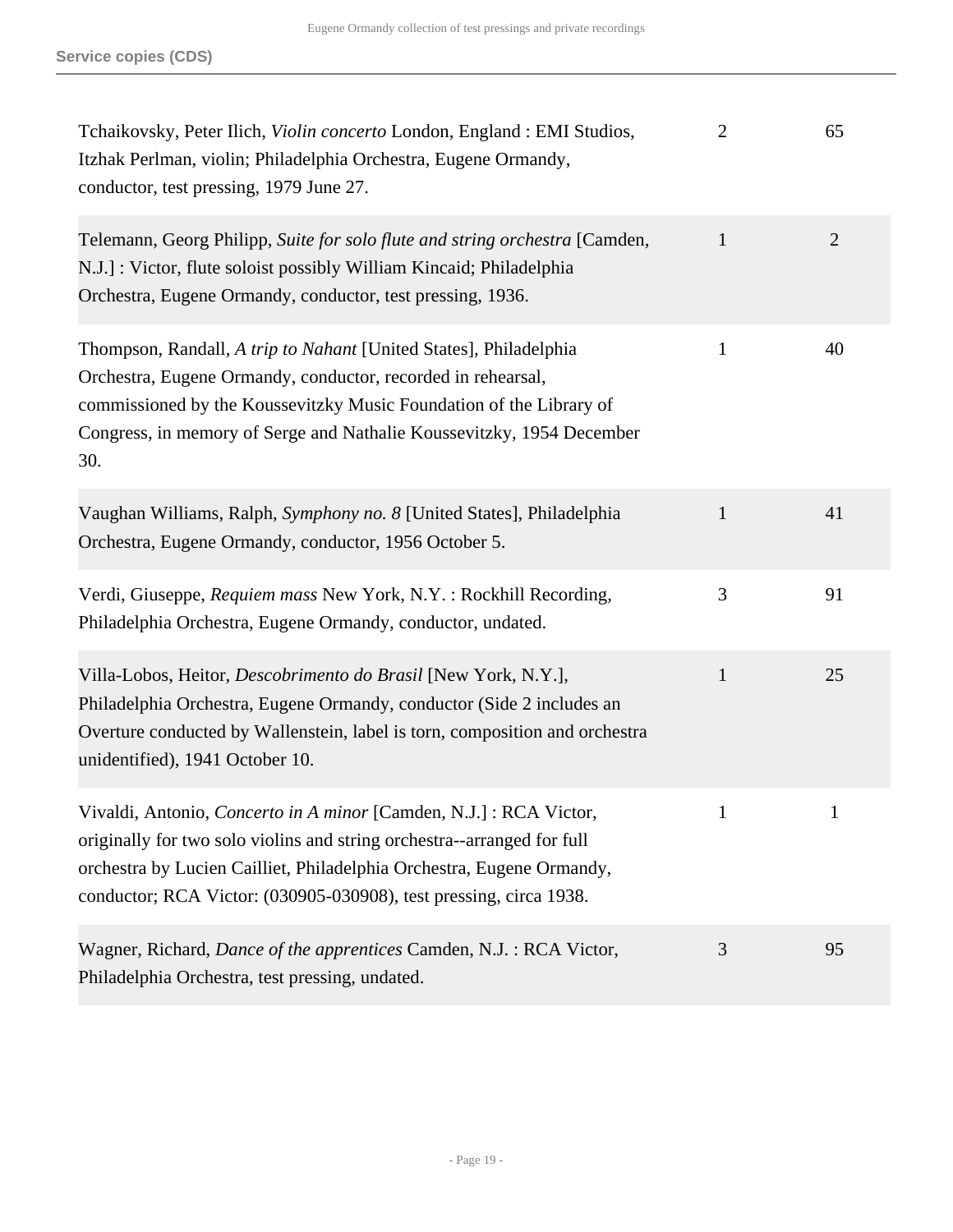| Wagner, Richard, <i>Immolation scene</i> [United States]: RCA Victor, Kirsten<br>Flagstad, soprano; Philadelphia Orchestra, [Eugene Ormandy, conductor?],<br>test pressing, undated.                                                                                                      | $\overline{2}$ | 73 |
|-------------------------------------------------------------------------------------------------------------------------------------------------------------------------------------------------------------------------------------------------------------------------------------------|----------------|----|
| Wagner, Richard, Prelude Tristan and Isolde, part 2 Camden, N.J.: RCA<br>Victor, Philadelphia Orchestra, test pressing, 1937 April 5.                                                                                                                                                     | 3              | 96 |
| Wagner, Richard, Selections from Wagner operas [Camden, N.J.] : RCA<br>Victor (includes Lohengrin's Abschied, Siegfried Schmiedelied, Walküre<br>spring song, Parsifal Die Wunde), Lauritz Melchior, tenor; Philadelphia<br>Orchestra, Eugene Ormandy, conductor, test pressing, undated. | $\mathbf{1}$   | 3  |
| Wagner, Richard, Tannhauser [United States]: Columbia, Philadelphia<br>Orchestra, Eugene Ormandy, conductor, test pressing, undated.                                                                                                                                                      | 3              | 85 |
| Wagner, Richard, Valkyries [United States]: RCA Victor, Philadelphia<br>Orchestra, Eugene Ormandy, conductor, test pressing, 1969 May 27.                                                                                                                                                 | $\overline{2}$ | 75 |
| Walton, William, Facade [New York, N.Y.] : [Columbia], Philadelphia<br>Orchestra, Eugene Ormandy, conductor, test pressing (Second work:<br>Jacques Ibert, <i>Divertimento</i> , orchestra), 1963 April 1.                                                                                | $\overline{2}$ | 74 |
| Walton, William, Viola concerto [United States?], William Primrose, viola;<br>Philadelphia Orchestra, Eugene Ormandy, conductor, 1944 March 4.                                                                                                                                            | $\mathbf{1}$   | 31 |
| Webern, Anton, <i>In sommerwind</i> Philadelphia, Pa.: Magnetic Recorder and<br>Reproducer Corp., Philadelphia Orchestra, Eugene Ormandy, conductor,<br>1963 February 15.                                                                                                                 |                | 49 |
| Webern, Anton, Three pieces for orchestra [United States], movements<br>1, 3, and 5 of the original 5 movements, Philadelphia Orchestra, Eugene<br>Ormandy, conductor (Second work: Webern, Anton, In sommerwind), circa<br>1967.                                                         | $\overline{2}$ | 55 |